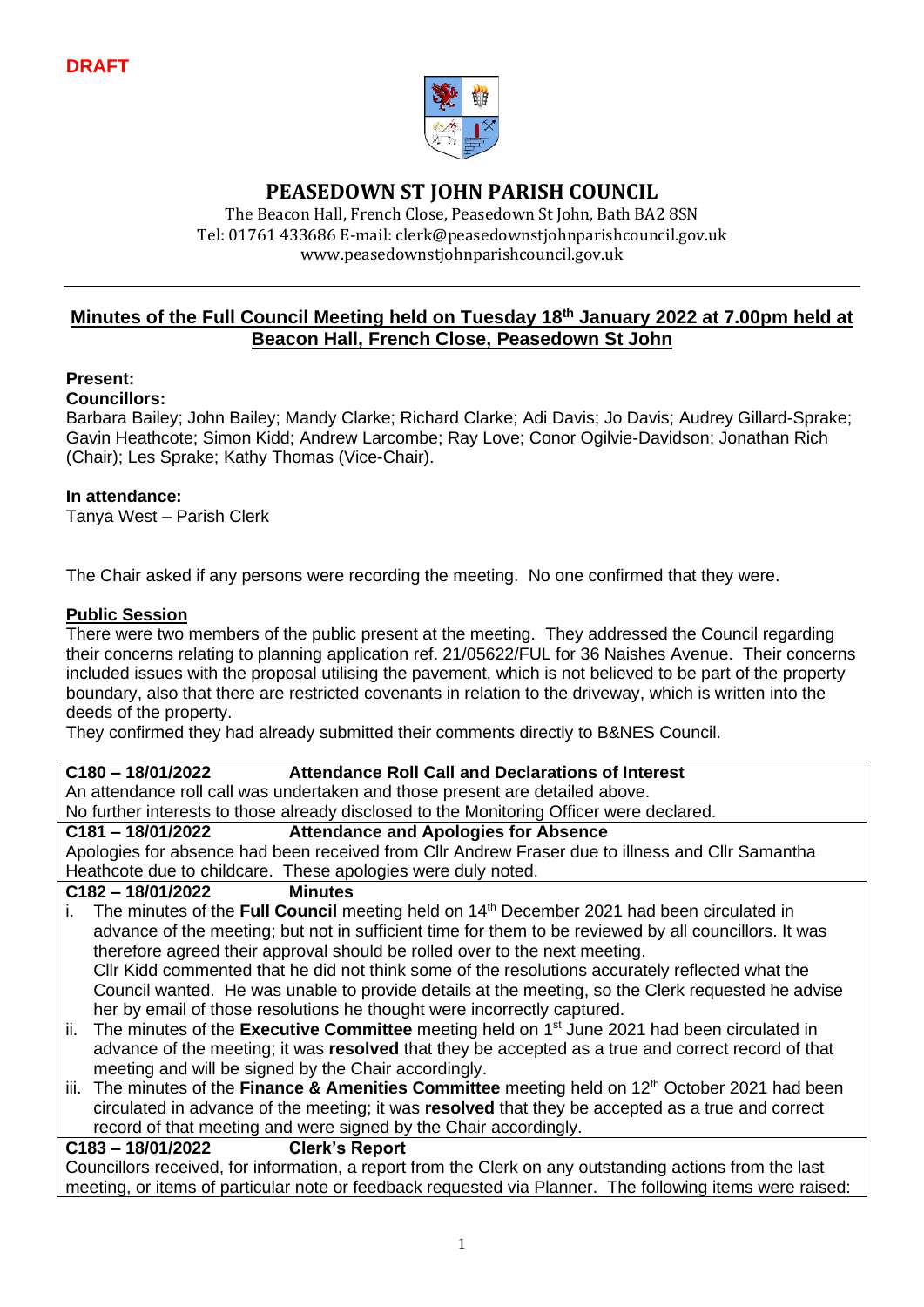$\triangleright$  A significant amount of work had been undertaken on the outstanding actions from previous meetings updating the Planner board for Full Council. This work will continue and was hoped to be complete by the end of the week.

#### **C184 – 18/01/2022 Items for Urgent Report**

There were no items for urgent report.

#### **C185 – 18/01/2022 Planning Related Matters**

- A. Councillors reviewed the plans, alongside any feedback provided by public or members, and determined the Parish Council's official response regarding the following planning applications: i. Reference: **[21/04993/FUL](https://www.bathnes.gov.uk/webforms/planning/details.html?refval=21%2F04993%2FFUL)**
	- Address: Football Ground, **Recreation Ground**, Church Road, Peasedown St. John, Bath, BA2 8AA

Proposal: Siting of 10m x 7m concrete slab and the erection of 10m x 4m Anti-Vandal container comprising a small kitchen with electrics and plumbing and a disabled toilet. Applicant: Mr Simon Smith

There was one public comment listed on the B&NES Council website in support of this application.

The Case Officer had confirmed to the Clerk that the Parish Council's concerns regarding the application should be included within the comments submitted and she would try to incorporate them into any conditions etc. rather than require the application to be withdrawn and resubmitted. It was **resolved** to support the application subject to the following conditions:

- $\triangleright$  The colour of the container must not be blue, as detailed on the application, but should be inkeeping with the surroundings. It is recommended it be green to match the other container already located on the site.
- $\triangleright$  The access to the container, the layout inside and the toilet must all be Disability Discrimination Act compliant. The Parish Council has undertaken recent improvements to the Recreation Ground to enable access to the site and to move around the site to be made easier for wheelchair and mobility scooters, so the proposed container should fit in with those plans. A scaled floor plan should be provided.
- ➢ The Recreation Ground is held under charity trust. The Parish Council is the Trustee. Any approval of this planning application is also subject to approval of the Charity Trustee. The Trustee is likely to be meeting in February 2022 to consider this matter.

#### ii. Reference: **[21/05622/FUL](https://www.bathnes.gov.uk/webforms/planning/details.html?refval=21%2F05622%2FFUL)**

Address: **36 Naishes Avenue**, Peasedown St. John, Bath, BA2 8TW.

Proposal: Erection of a two-storey side extension and single storey rear extension (Resubmission).

Applicant: Mr Daniel Hillier

There were eight public comments listed on the B&NES Council website objecting to this application and six in support. The Parish Council had also received some objections directly from residents.

Councillors reviewed the revised plans and considered if the amendments to the proposed development addressed any of the previous objections raised. It was noted that a four-bed dwelling requires a minimum parking allocation for three vehicles and that a garage can only be included if it measures at least 6m x 4m, which these proposals do not. The annexation of the pavement into one of the parking spaces still continues to be an issue, as does the overbearing impact on the street scene. In general, councillors did not consider that enough had changed with the proposed revised development and as such it was **resolved** to object to the application with the same points as raised under the previous application ref. 21/04944/FUL (minute C164 – 14/12/2021 refers).

#### iii. Reference: **[21/05711/FUL](https://www.bathnes.gov.uk/webforms/planning/details.html?refval=21%2F05711%2FFUL)**

Address: **9 Eckweek Lane**, Peasedown St. John, Bath, BA2 8PW Proposal: Erection of detached self-contained annexe. Applicant: Mr & Mrs Workman.

There were no public comments listed on the B&NES Council website in relation to this application.

The application stated the proposed development was for elderly relatives of the applicant. Also, that a previous permission for an annexe development on this site had expired. It was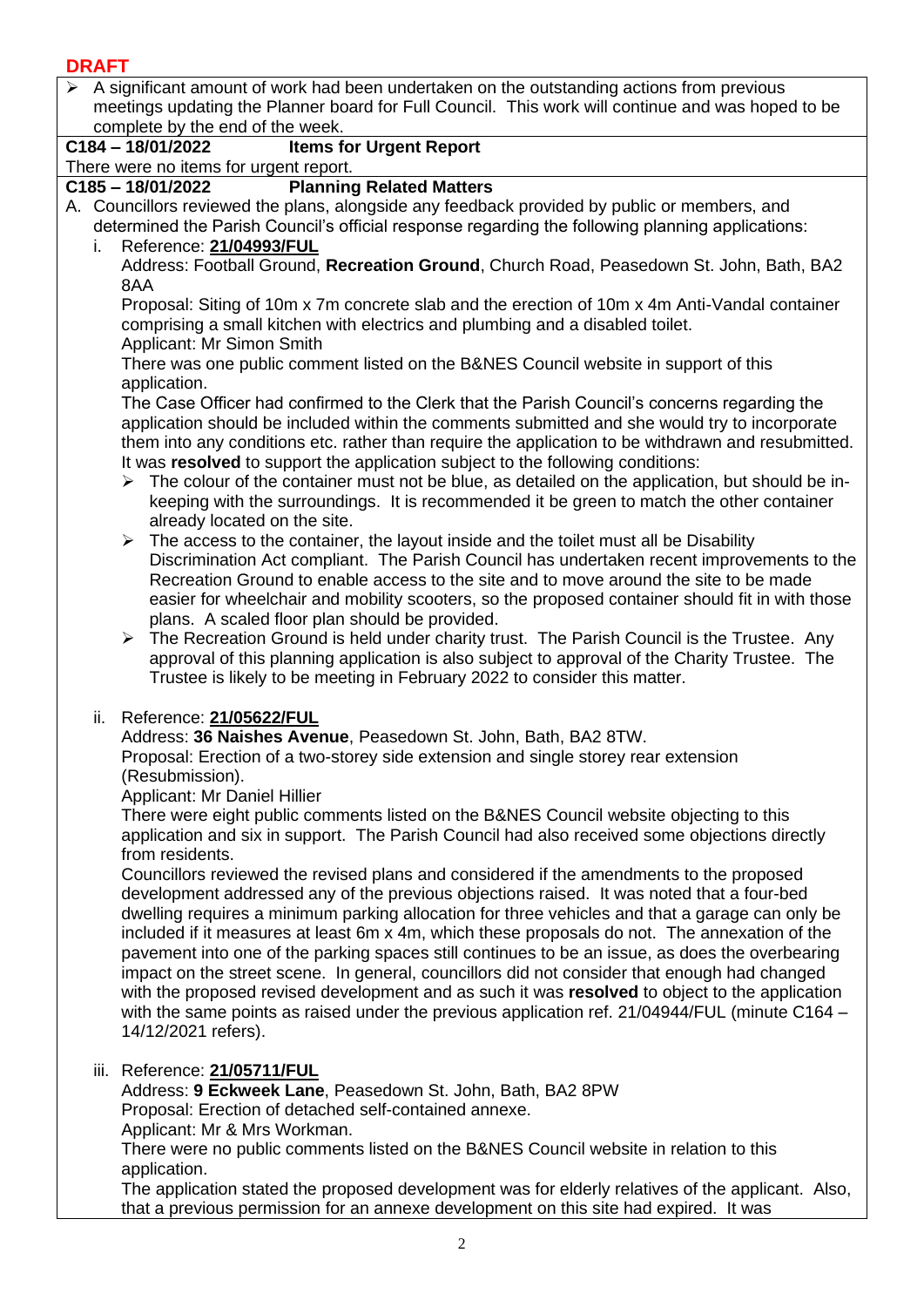considered that this new proposed development was in a better location, running alongside a high hedge and in line with the existing garage. There are sufficient parking spaces at the site to accommodate this proposal.

Councillors did not raise any concerns regarding the application and so it was **resolved** that it be supported.

- B. Councillors received, for information, a report on the following (appendix C185i refers):
	- i. Planning decisions issued by B&NES Council.
	- ii. Planning enforcement matters.
	- iii. Planning applications not invited to comment / appeals / pending applications / applications from neighbouring parishes.
	- iv. Progress on the Greenlands Road development of 89 dwellings.

#### C. **Local Planning Policy**

Councillors received an update on the B&NES Council planning policy as follows:

The Local Plan Partial Update (LPPU) was submitted to the Secretary of State on 17th December 2021. The LPPU will now be examined for its compliance with statutory requirements and on its soundness by an independent Inspector appointed by the Planning Inspectorate. In undertaking this task, the Inspector will have particular regard to the representations made on the Draft LPPU consultation document. Details of the examination and supporting document will be available to view on B&NES Council website.

A Planning Inspector will be appointed by the Planning Inspectorate, the appointed Inspector will undertake an independent examination into the soundness of B&NES Local Plan Partial Update (the Plan).

#### **C186 – 18/01/2022 Financial Matters & Schedule of Payments**

i. Councillors reviewed the schedule of payments raised since the Full Council meeting on  $14<sup>th</sup>$ December 2021 in relation to the accounts for year ending 31<sup>st</sup> March 2022 (appendix C186i refers). It was **resolved** that the payment of £820.08+VAT to Highwood for the service and repairs to the ride on mower be paid [it being over the Clerk's sign-off level and above the allocated budget although within the operational cost centre budget].

It was **resolved** to ratify all the other payments on this schedule.

Future reports to state 'contracted labour' rather than 'casual labour' to clarify that the labour on invoice payments is for self-employed people, not those employed by the Parish Council. It was noted that there were no financial implications in relation to NI or pension payments for the casual labour used during the 2021 summer.

- ii. Councillors reviewed the summary of General and Ear Marked Reserves and Committed Expenditure.
	- The **recommendations** from the **Finance & Amenities Committee** were determined as follows:
	- a. It was **resolved** that the remaining £1,202.87 from the Street Lighting Upgrade project be moved from Committed Expenditure back to General Reserve.
	- b. It was **resolved** that the remaining £4.73 from the Braysdown Allotments Boundary Fence Repairs project be moved from Committed Expenditure back to General Reserve.
	- c. It was **resolved** that the £1,730.54 CIL money, already awarded to the Parish Council, is allocated to the Jubilee Garden Project (formerly known as the Philosopher's Area).

The **recommendations** from the **Executive Committee Advisory Panel** were determined as follows:

- d. It was **resolved** that any remaining balance from the 'Covid19 Related Matters' budget is moved from Committed Expenditure back to General Reserve. It was noted there are still some outstanding invoices to be allocated to this budget before the balance is transferred. After this, any Covid19 related expenditure will be classed as operational.
- e. It was **resolved** to part pay the invoice from Northavon Group Ltd., for improvement works to the Recreation Ground, to a total value of £72130.13+VAT, which is a deduction of the costs relating to the heavy-duty grass matting, due to this part of the works not having been actioned to date. The payment to be raised the following day.

During the above discussion, it was noted there were several items of snagging that needed attention. A **Recreation Ground Improvements Advisory Panel** site inspection to be arranged to confirm on those items that still need addressing by the contractor.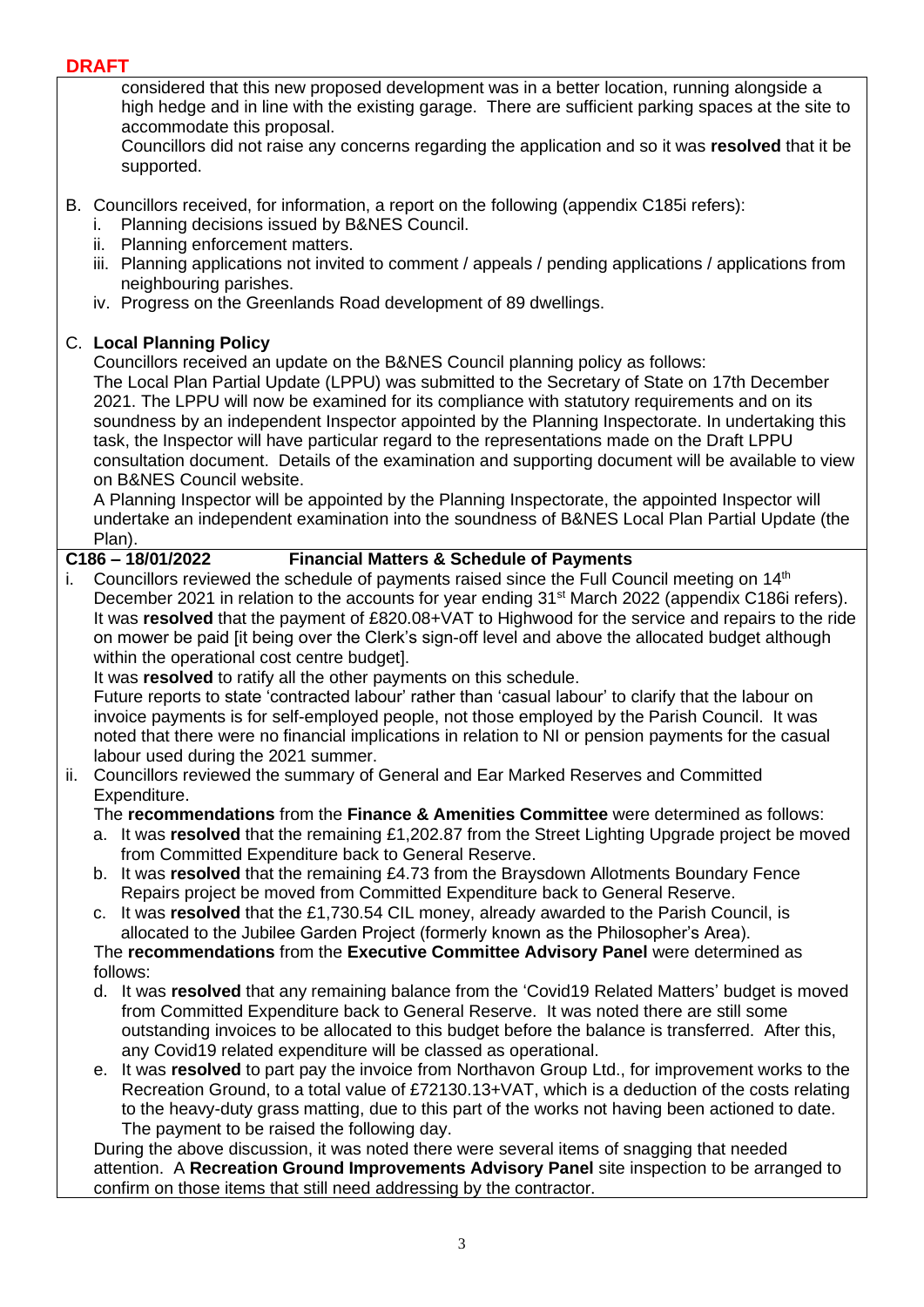It was also noted that the final Equality Act compliant gate has now been installed as part of the Recreation Ground Improvements project, the cost for which was included on the invoice from Northavon Group Ltd. It was therefore **resolved** that the remaining £504.84 from the Equality Act Gates project be moved from Committed Expenditure back to General Reserve.

iii. Councillors received an update on financial spend against budget for the third quarter of the 2021/22 financial year, in accordance with Standing Order 17c. Cllr Andy Larcombe provided a summary explanation of the main points identified at the Finance & Amenities Committee (minute F&A045 – 04/01/2022 refers).

#### **C187 – 18/01/2022 Operational Budget for 2022/23**

Councillors received a presentation by Cllr Andrew Larcombe on the operational budget for the forthcoming financial year, as reviewed and discussed at the Finance & Amenities Advisory Panel meeting on 7<sup>th</sup> December 2021 and the Finance & Amenities Committee meeting on 4th January 2022. Following discussion, it was **resolved** to accept the operational budget for the financial year 2022/23 based on a projected operational income of £274,677 and a projected operational expenditure of £234,675.

#### **C188 – 18/01/2022 Precept for 2022/23**

After discussions under the previous agenda items on budget and finance related items, councillors considered the following motion raised at the Finance & Amenities Committee:

*To resolve to set the Precept at £251,452 for the 2022/23 financial year, which is a freeze of the precept on the previous year, to allocate £40,000 to operational Ear Marked Reserves and that any underspend from the 2021/22 financial year be allocated to future projects.*

*Proposed by: Cllr Adi Davis*

*Seconded by: Cllr Simon Kidd*

It was **resolved** to accept this motion, with a recorded vote taken as follows:

| <b>Councillor</b>      | For | <b>Against</b> | <b>Abstain</b> |
|------------------------|-----|----------------|----------------|
| Barbara Bailey         |     |                |                |
| John Bailey            |     |                |                |
| Mandy Clarke           |     |                |                |
| <b>Richard Clarke</b>  |     |                |                |
| Adi Davis              |     |                |                |
| Jo Davis               |     |                |                |
| Audrey Gillard-Sprake  |     |                |                |
| Gavin Heathcote        |     |                |                |
| Simon Kidd             |     |                |                |
| Andrew Larcombe        |     |                |                |
| Ray Love               |     |                |                |
| Conor Ogilvie-Davidson |     |                |                |
| Jonathan Rich          |     |                |                |
| Les Sprake             |     |                |                |
| Kathy Thomas           |     |                |                |

#### **C189 – 18/01/2022 Order of Known Business, Project Budgets and EMR**

Councillors reviewed progress and the expenditure in relation to the Order of Known Business projects for the 2021-22 council year.

Cllr Andrew Larcombe presented the proposals from the Finance & Amenities Committee for current projects and those for the Order of Known Business for the 2022/23 financial year budget and beyond. No decisions were made on which projects to take forward; this will be brought back to a future meeting. A copy of the presentation slides relating to agenda items C187, C188 and C189 is attached as appendix C187i.

#### **C190 – 18/01/2022 Precept Demand Leaflet**

Councillors reviewed the draft leaflet prepared in anticipation of the precept demand, for eventual distribution in the Parish Council newsletter and on the website.

Several comments were raised that the detailing of any projects on the leaflet should not have any timescales associated with them as the majority of projects being discussed, have not been determined as to whether they will go ahead. It is important that residents are not mislead. The section informing on staff costs and contracted amenities works also needs to be reworded.

It was **resolved** that Cllrs Barbara Bailey; Simon Kidd; Andy Larcombe and Jonathan Rich work with the Clerk to amend the draft precept leaflet.

Once it is reviewed and amended it will be circulated to all councillors prior to being published.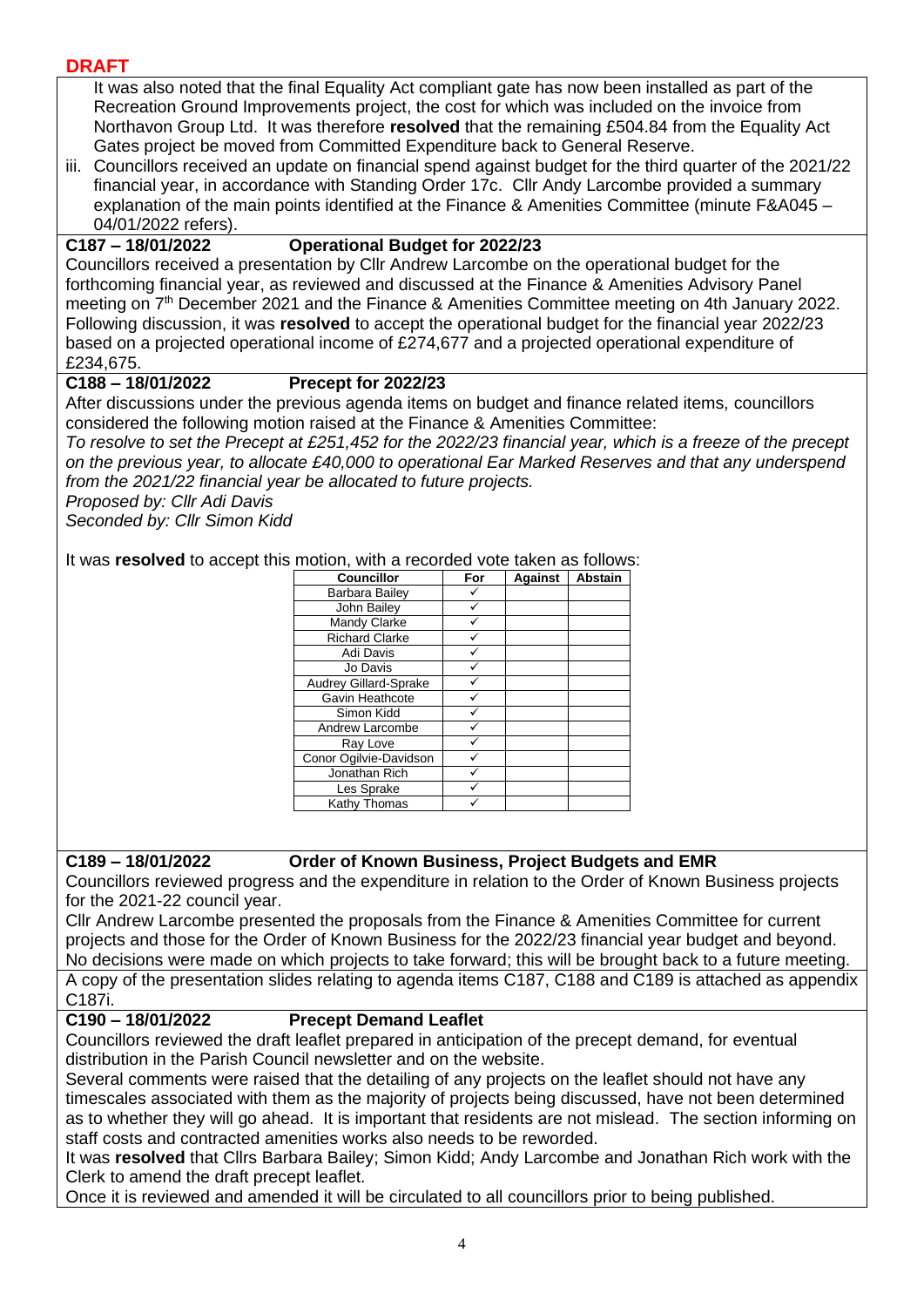#### **C191 – 18/01/2022 Council Committee Updates**

Two committees had met since the last Full Council meeting, updates were provided as follows: Finance & Amenities Committee - meeting held on 4<sup>th</sup> January 2022. This meeting had focused on budgeting for the new financial year, which had presented under items C187 & C188. The minutes from this meeting had been published and were available on the website.

Personnel Committee – meeting held on 21st December 2021. The minutes from this meeting had not yet been published.

Following Cllr Fraser's resignation from his committee appointments, councillors considered nominations for filling the vacancies and votes were undertaken as follows:

It was **resolved** to appoint Cllr John Bailey to serve on the **Finance & Amenities Committee**. It was **resolved** to appoint Cllr Adi Davis to serve on the **Personnel Committee**.

#### **C192 – 18/01/2022 Community Grants**

Pre-reading provided a copy of the revised constitution for Peasedown St John Residents Association. It was **resolved** to accept the constitution of the Peasedown Residents Association as satisfactory and thus acknowledged that their community grant application for a replacement television was now able to proceed (minute C122 – 19/10/2021 refers).

#### **C193 – 18/01/2022 Floral displays**

Councillors received an update regarding the floral displays for 2021 and considered the quotations and recommendations for the summer 2022 display.

It was **resolved** to purchase bedding plants from B&NES Council for the summer 2022 floral displays, including the additional displays in other areas of the village such as Orchard Way, for a sum of up to £2,500+VAT.

Cllr Conor Ogilvie-Davidson requested that some of the plants for the Bath Road telephone kiosk be selected to remain for both the summer and winter displays. It was agreed for him to work with the Clerk on this matter.

#### **C194 – 18/01/2022 Advisory Panel Updates**

- A. Councillors received reports and considered recommendations from the following Advisory Panels which have met since the last Full Council meeting:
	- i. **Beacon Hall Coronavirus Secure Advisory Panel** Meeting held on Monday 10<sup>th</sup> January 2022 at 7.00pm. The notes from the meeting had been circulated as pre-reading. There were no significant matters or required changes to processes recorded.
	- ii. **Beacon Philosophers Area Advisory Panel** Meeting held on Friday 14<sup>th</sup> January 2022 at 6.30pm. The notes from the meeting had been circulated as pre-reading. Cllr Conor Ogilvie-Davidson presented a summary of the tender results along with the Advisory Panel recommendations as follows:
		- $\blacktriangleright$  The existing budget of £9,230.54, is made up from ear marked reserves, funding from the Community Infrastructure Levy and a grant from Quartet.
		- ➢Two tenders (Company A and Company B) were similarly priced with the other being considerably more expensive. The more expensive tender (Company C) was discarded. A further tender (Company D) had been received, but after the submission deadline and so was discounted.
		- ➢Items considered as not required were deducted from each quote.
		- ➢An approximate figure of £3,200 was added to the quotes to cover those items the Parish Council had agreed to supply such as benches, wooden pergola, plants, feature stones and incidentals.
		- ➢One of the tenders included for the supply of benches; the supplier has been contacted for a revised price for installation only to make the tenders comparable.
		- ➢Self-binding gravel paths were discussed at length and their relative merits against their downsides. The Parish Council suffered a poor installation at the Cemetery of this type of path. The Advisory Panel spoke with the caretaker and understands that there are a number of disadvantages to self-bound gravel including being vulnerable to frost, weeds, and wear. These cons can be overcome with more intensive continual maintenance.
		- ➢An alternative type of path was quoted for by each company; resin bound gravel. This came in at approximately £5,000 more in each case. Resin bound surfaces are however much more hard-wearing and require nearly no ongoing maintenance.
		- ➢Additional budget of either £10,000 or £15,000 was requested in order for the project to proceed, with the £15,000 being the preferred option so as to obtain better pathway surfacing.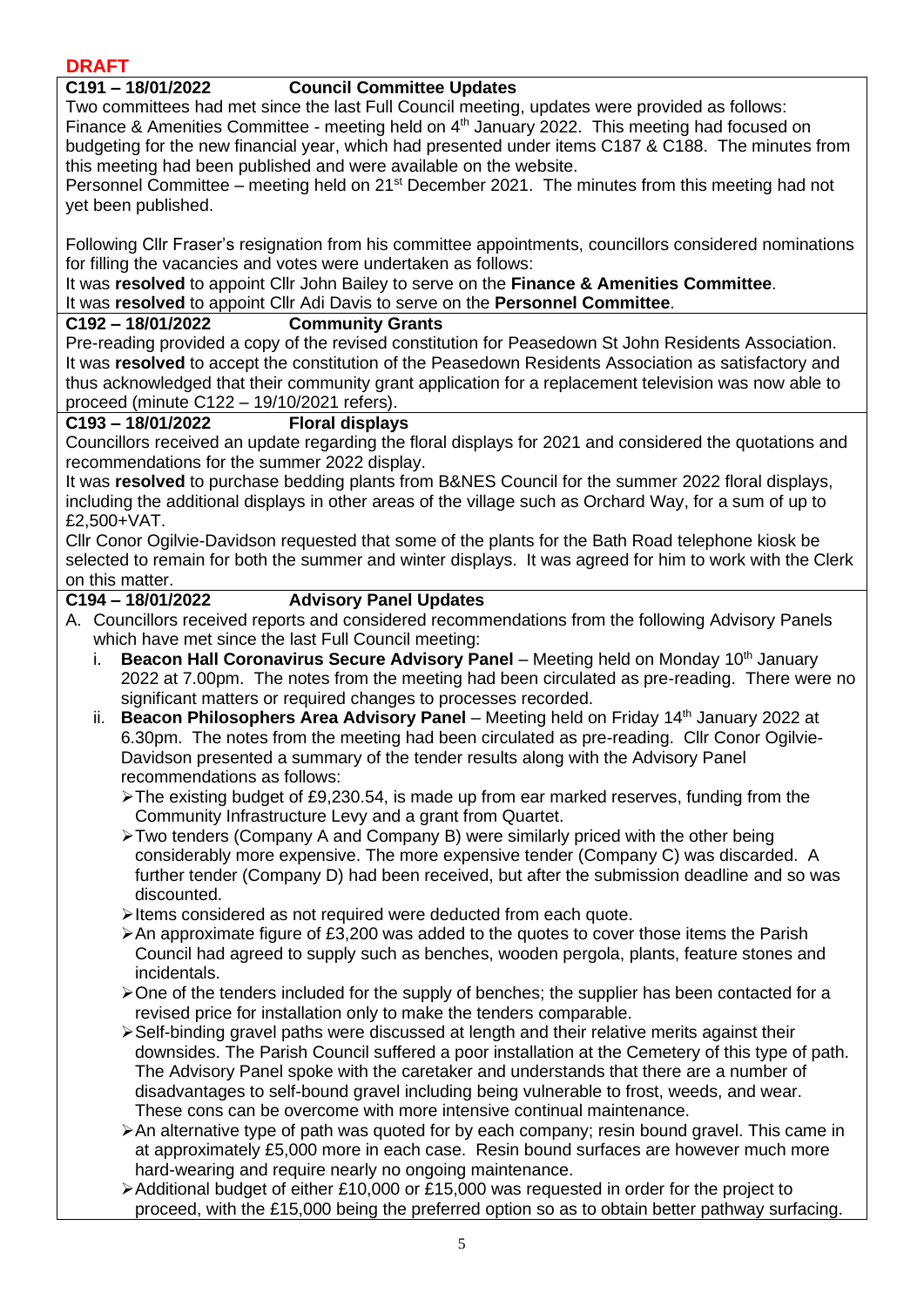➢A preferred contractor had not yet been identified as there had not been sufficient time to undertake background checks, obtain references etc. as the submission deadline was only on 14<sup>th</sup> January 2022. However, it was felt the decision could not be deferred due to the tight timescales for getting the garden ready for early June and as such it was recommended to delegate the decision to the Clerk, based on the advice and recommendations from the Advisory Panel. The Clerk confirmed she had spoken with the Internal Auditor on this matter and the formalisation of the successful contractor must be minuted at the next meeting. The Advisory Panel was questioned as to why the original allocated budget was set at an inadequate level. It was explained that when the ear marked reserve was allocated, the costings were based on the Caretaker undertaking most of the groundworks. Also, the cost of materials has increased in price significantly due to Coronavirus. It was commented that if the project is to be undertaken then it should be done properly, especially as it is due to be a permanent memorial for the longest reigning monarch. Also, that as the Caretaker was previously due to action the works, the Contracted Amenities operational budget could be utilised. Councillors considered the recommendations of the Advisory Panel and the comments raised by the other members. It was **resolved** to proceed with a resin bound gravel path, or similar alternative, authorising a budget of up to £25,000, with the awarding of the contract delegated to the Clerk in conjunction with members of the Jubilee Garden Advisory Panel. Funding for the project to come from the Ear Marked Reserve allocation, the 'Contracted Amenities' and 'Infrequent Operational Expenditure' budgets.

A recorded vote was taken as follows:

| <b>Councillor</b>      | For | <b>Against</b> | <b>Abstain</b> |
|------------------------|-----|----------------|----------------|
| Barbara Bailey         |     |                |                |
| John Bailey            |     |                |                |
| Mandy Clarke           |     |                |                |
| <b>Richard Clarke</b>  |     |                |                |
| Adi Davis              |     |                |                |
| Jo Davis               |     |                |                |
| Audrey Gillard-Sprake  |     |                |                |
| Gavin Heathcote        |     |                |                |
| Simon Kidd             |     |                |                |
| Andrew Larcombe        |     |                |                |
| Ray Love               |     |                |                |
| Conor Ogilvie-Davidson |     |                |                |
| Jonathan Rich          |     |                |                |
| Les Sprake             |     |                |                |
| Kathy Thomas           |     |                |                |

It was **resolved** to formalise the amendment of the name to the Jubilee Garden Advisory Panel. iii. **Clerk Liaison Panel** – Meeting held on Thursday 13<sup>th</sup> January 2022 at 6.00pm. Cllr Kidd

- advised he had sent a confidential email to all councillors regarding the Clerk's new objectives.
- iv. **Climate & Environment Advisory Panel** Meeting held on Thursday 28<sup>th</sup> October 2021 at 8.00pm. The notes from this meeting had not yet been published, although the letter to B&NES Council regarding the mowing of verges had been drafted and circulated as pre-reading. It was **resolved** to accept the letter regarding the mowing of verges and to send it to B&NES Council accordingly.
- v. **Executive Committee Advisory Panel** Meeting held on Tuesday 11th January 2022 at 7.00pm. The notes from the meeting had been circulated as pre-reading. It was **resolved** to approve the recommendations regarding projects and workload priorities as follows: Order of Known Business - to instruct the Clerk to:
	- a. Set the priority for the additional Streetlights in Hillcrest and Eckweek Gardens to low.
	- b. Set the priority for the microphones/audio equipment for Beacon Hall to medium with a completion due date of June 2022.
	- c. Set the priority of the Philosophers/Quiet Area to high and to rename as the Queen's Jubilee Garden.
	- d. Set the priority of the Queen's Jubilee event to high.
	- Committed Expenditure to instruct the Clerk to:
	- a. Change the priority of the asset signage project to low.
	- b. Move the remaining balance under Coronavirus Related Matters into General Reserves.
	- c. To make a stage payment to the Recreation Ground improvements contractor for works completed up to January 2022.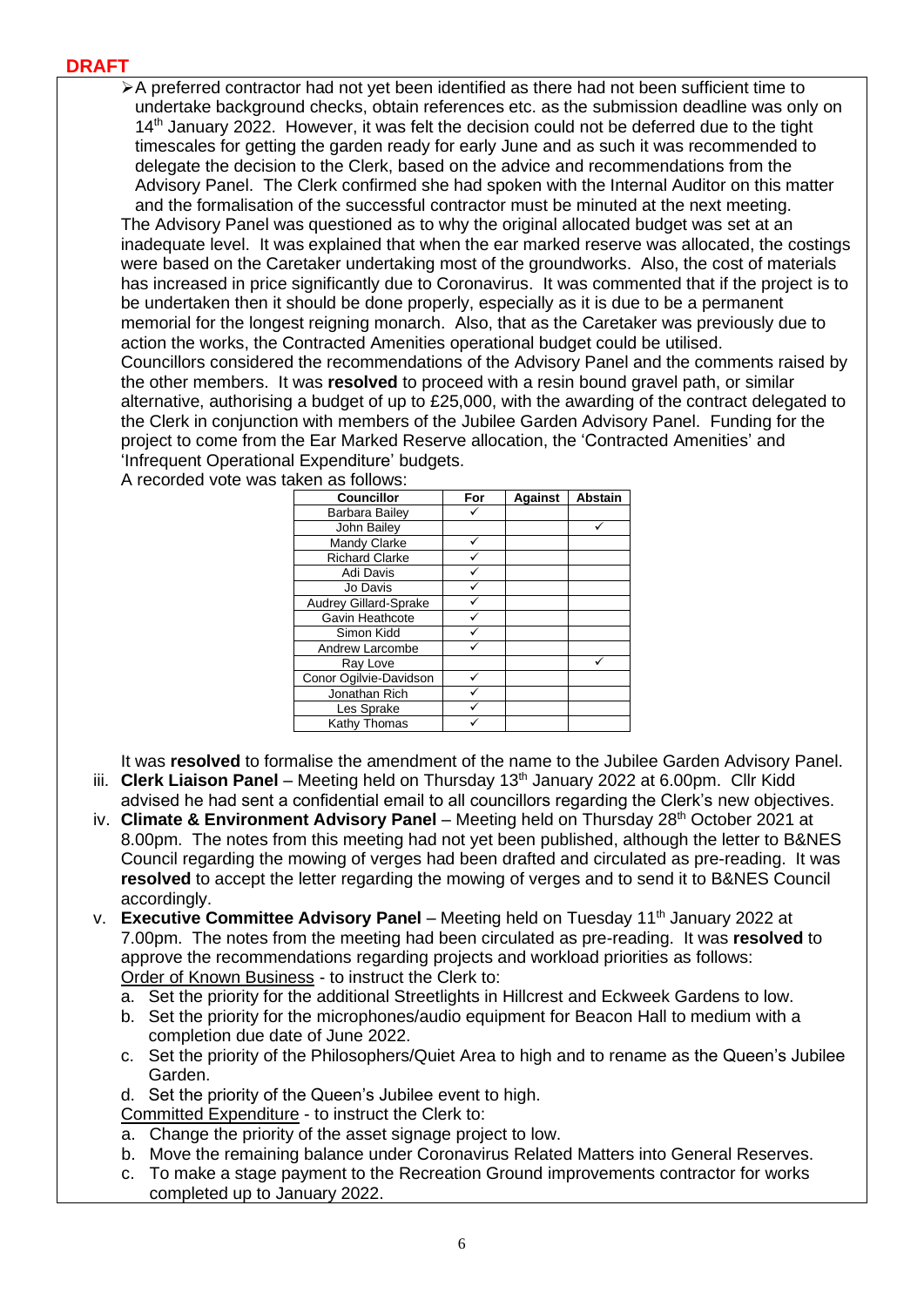d. Under 'Electronic Devices & Accessories for Cllrs' for Cllr Kidd to draft and present a document to Full Council for councillors in receipt of a device to sign.

The priorities for this month:

- a. Jubilee Garden and Jubilee event.
- b. Complete the Tree Policy.
- c. Complete the updates to the Parish Council website.
- d. Continue with the Persimmon land transfer.
- e. Complete the VAT return.
- f. Delegate the microphones for council meetings.
- g. Complete the work on the budget.
- vi. **Persimmon Land Transfer Advisory Panel** No meeting was held but the following update was provided:
	- a. A meeting was held on 18<sup>th</sup> December 2021 with Cllr Larcombe, Cllr Thomas, and the Clerk. Copies of the Land Registry Plans and Titles were provided to both councillors.
	- b. The map of the parish had been updated, to highlight all the additional pockets of land to be transferred (as detailed on the title documents).
	- c. An email had been sent to Persimmon to introduce that Cllrs Larcombe and Thomas would be working on the project; that the titles identified more land to be transferred than was shown on the original maps provided; requesting a face-to-face meeting to discuss the anomalies and determine a way forward.

It was reported that, earlier that day, a meeting date had been set for Tuesday 1<sup>st</sup> February 2022 at Beacon Hall.

- vii. **Recreation Ground Improvements Advisory Panel**  No Advisory Panel meeting was held but an update had been circulated to councillors as pre-reading as follows:
	- $\triangleright$  On Saturday 8<sup>th</sup> January, 20 tons of topsoil was delivered to site and used to fill in any gaps alongside the paths to tidy them up.
	- $\triangleright$  All the tarmac paths have been completed.
	- $\triangleright$  All Heras fencing and timber has been removed from the site.
	- $\triangleright$  Further topsoil will be delivered to level the area where the grass matting will be laid, but the ground is currently too soft and waterlogged for this. The delivery will be arranged when there is some cold, dry weather and the ground is firmer.
	- $\triangleright$  Once the weather is getting a bit warmer (so that the grass seed can germinate), the contractor will return to site to seed this area and lay the grass matting.
	- $\triangleright$  The mowing contractor had commented that providing the ground is level, it is fine to lay the grass matting on top of recently seeded soil. In fact, this can be a good idea, because the grass should then germinate through the matting and help to hold it in place.
	- $\triangleright$  The mowing contractor had advised that the edges of the pathways must be tidied up and the stones removed, otherwise he would be unable to mow the site due to the damage the stones would cause to his mower and equipment.
	- $\triangleright$  It was considered advisable to fence off this area for cars and pedestrians whilst the grass is germinating and getting established.
	- Cllr Gavin Heathcote raised some queries regarding the project as follows:
	- $\triangleright$  The bottom corner (by the old quarry site) is still flooding.
	- ➢ There are two raised stakes left in situ causing a trip hazard.
	- $\triangleright$  There are some joins and corners of the tarmac that are cracking.
	- $\triangleright$  There is some graffiti on the new pathways.

The contractor had been contacted for an update on these matters, but a response had not been received in time for the meeting.

- viii. **Streetlighting Advisory Panel**  No meeting was held but an update had been circulated to councillors as pre-reading. It detailed of the current lighting faults, a query regarding baffles being fitting to lights in New Buildings to prevent them from shining into windows. Also, a query about the quality of the lighting levels on Braysdown Lane.
- B. The scheduled forthcoming meetings for the following Advisory Panels were noted:
	- i. **Beacon Hall Coronavirus Secure Advisory Panel** Monday 7<sup>th</sup> January 2022 at 7.00pm.
	- ii. **Civic Events Advisory Panel** Tuesday 25<sup>th</sup> January 2022 at 7.30pm
	- iii. **Clerk Liaison Panel** Early February date tbc.
	- iv. **Council Structure Review Advisory Panel** Monday 24<sup>th</sup> January 2022 at 7.00pm.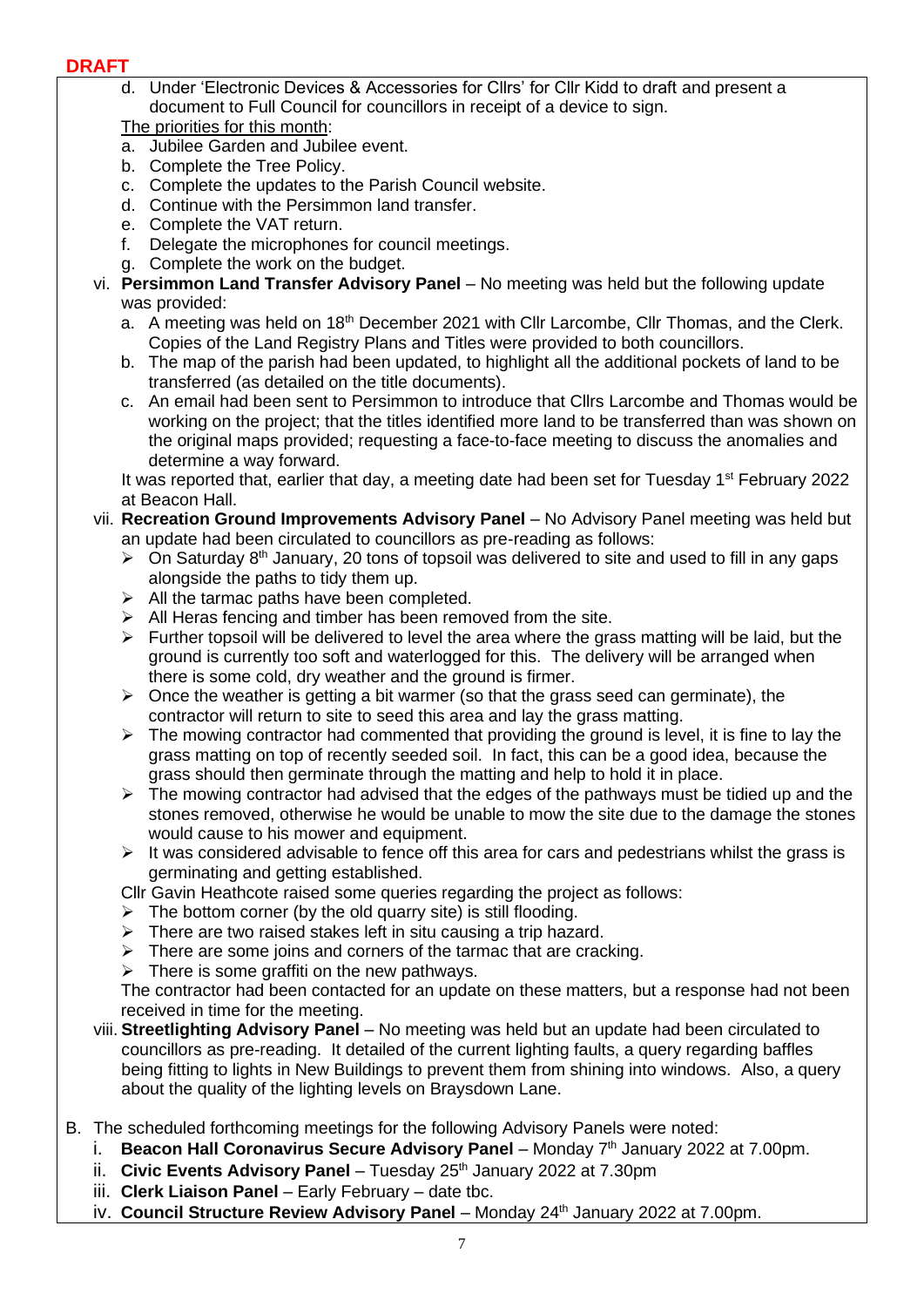v. **Executive Committee Advisory Panel** – Tuesday 1st February 2022 at 8.00pm.

vi. Parish Map and Signage Project Advisory Panel - Tuesday 25<sup>th</sup> January 2022 at 6.30pm

vii. Persimmon Land Transfer Advisory Panel - Tuesday 1<sup>st</sup> February 2022 at 7.00pm.

#### **C195 – 18/01/2022 Policies & Strategic Documents**

**Tree and Hedge Management Policy** – The draft policy had been circulated as pre-reading. Some concerns were raised about the length of the document and that it would put off residents from reading it. Also, that there was some duplication. The Clerk advised it had been drafted in accordance with the discussions at the Finance & Amenities Advisory Panel meeting. It was suggested that an executive summary or a contents page at the beginning of the document is created to make it more user-friendly.

It was **resolved** to adopt the Tree and Hedge Management Policy, subject to the inclusion of an index page and that the policy be included for review as part of the annual policy review cycle. Cllr Simon Kidd volunteered to undertake the indexing work on the document. The Clerk to liaise with him accordingly.

**Memorial Trees and Benches Policy** – The draft policy had not been circulated as pre-reading and so councillors had not been able to review it. It was therefore deferred to the next Full Council meeting for review and sign off. The resident who attended the last meeting had been informed accordingly.

#### **C196 – 18/01/2022 Correspondence, Complaints & Issues**

Councillors had the opportunity to review any new queries, issues and complaints raised since the last meeting as they had been logged on the relevant online Planner Board. Items of significance brought to the Council's attention included:

➢ **Traffic Regulation Orders (TROs) within the Parish received since the last meeting**. It was **resolved** to ratify the comments submitted to the Traffic Management Team at B&NES Council for the four proposed TROs at Ashgrove, Camvale and Old England Way. Plan 2 – Ashgrove – Proposed section of 'no parking at any time'

"No parking at any time" around the width restriction: this may be required to improve visibility for cars pulling out around the width restriction, but it would remove the only available parking outside 5 and 6 Ashgrove, in an area where there is already insufficient parking for local residents. A better solution might be to remove the width restriction entirely, and to reinstate the parking spaces that it has replaced. The current arrangement with the width restriction and speed table is extremely dangerous for pedestrians because the pavement opposite the width restriction is very narrow and following resurfacing of the whole road some years ago, the speed hump is now at the same level as the pavement and at a very similar level to the rest of the road (so no longer slows the traffic down). On the contrary, cars often speed up to get through the width restriction quickly, so that they don't have to give way to traffic coming the other way.

#### Plan 19 – Knightstone Close/Camvale – Proposed section of 'no parking at any time'

It is thought this one may be due to a resident not liking people parking near their house and not due to safety concerns. Other residents have been spoken to in the area and believe it is not necessary as there are no parking issues at this location. This section of road on Church Lane is single carriageway anyway and so not possible to park on without blocking the entire road.

#### Plan 2 & Plan 3 – Ashgrove – Proposed section of double yellow lines

The proposals for Ashgrove are likely going to make parking worse for the residents there. That will be an additional 3-4 cars that will have to find on-street parking because of the two proposals on Ashgrove. They already fill every inch they can, particularly at the width restriction which I imagine makes it a nightmare for buses.

#### Plan 11 – Old England Way – Proposed section of double yellow lines

The residents can't get out of the drive if someone parks opposite on the tiny space. although hardly anyone parks there (we park on the drive) so not sure of the point of double yellows we all get on well as a close and park respectfully.

Generally, they all seem to be nimbyism at their neighbours expense. Basically, moving a problem from one place to someone else's. There needs to be a holistic approach not slapping yellow paint down to please individuals. They all appear to be non-essential.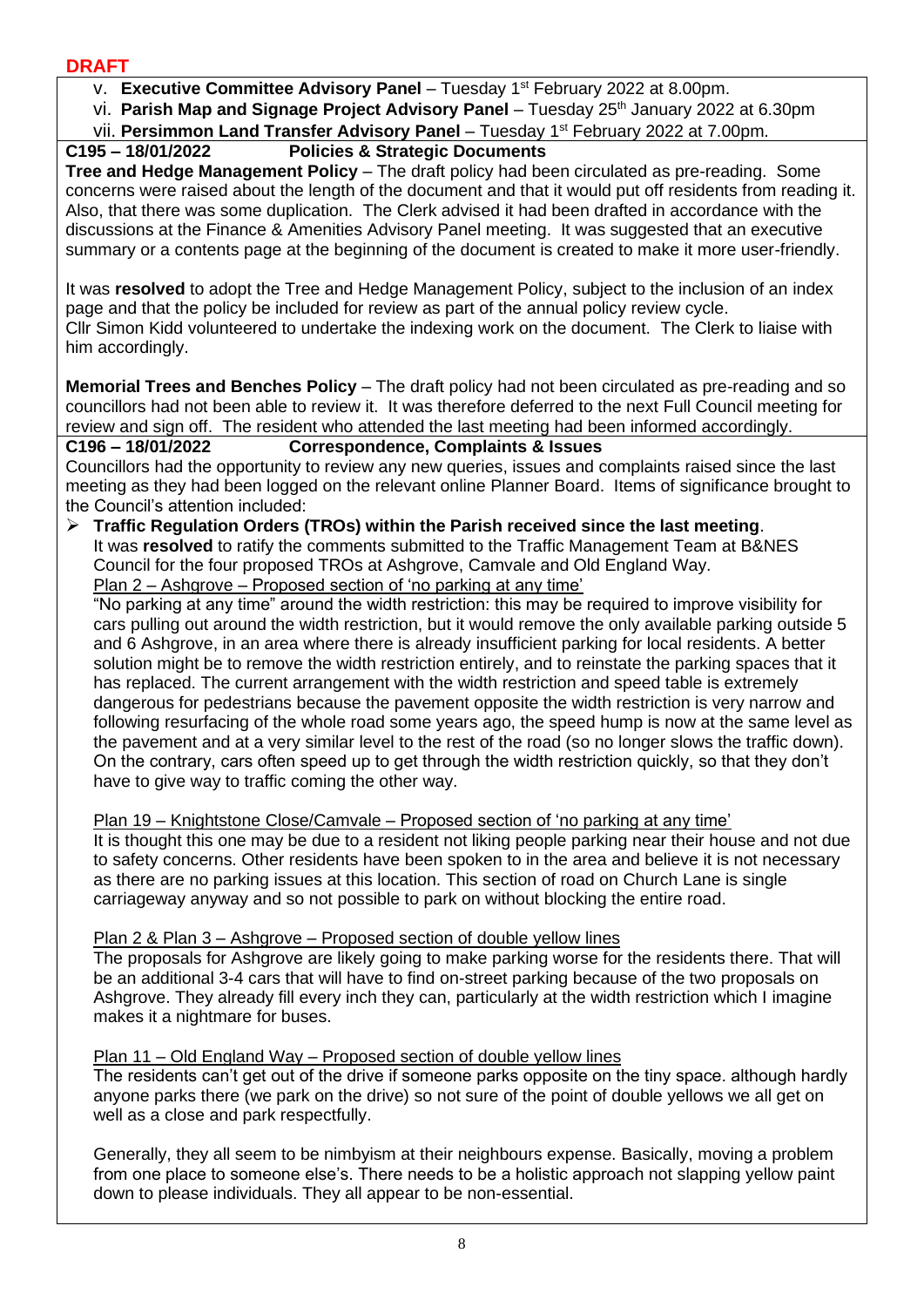| ו והרוש                                                                                                                                                                                                             |
|---------------------------------------------------------------------------------------------------------------------------------------------------------------------------------------------------------------------|
| Requests for various tree works to trees located on Parish Council owned or managed land.<br>The Clerk to respond to the various requests following the adoption of the policy under minute C195<br>$-18/01/2022$ . |
| $\triangleright$ Request for a memorial tree/s to be located on the Recreation Ground.                                                                                                                              |
| The new policy was still being drafted so was deferred until the next Full Council meeting.                                                                                                                         |
| Request from Circus Ginnett to visit Peasedown St John in 2022.<br>➤                                                                                                                                                |
| Circus Ginnett had requested to visit the Recreation Ground at Peasedown St John from Monday 1 <sup>st</sup>                                                                                                        |
|                                                                                                                                                                                                                     |
| until Sunday 7 <sup>th</sup> August 2022. Concerns were raised about the impact of the Circus and their                                                                                                             |
| vehicles on the newly laid pathways and whether the reseeding of the grass would be sufficient to                                                                                                                   |
| recover from any associated damage. It was therefore resolved to respond that unfortunately due to                                                                                                                  |
| these reasons they would not be able to visit this year, but could be considered again next year.                                                                                                                   |
| $\triangleright$ Ratification of letter to B&NES Council regarding A367.                                                                                                                                            |
| The letter was not published as pre-reading and so was deferred until the next Full Council meeting.                                                                                                                |
| <b>Outside Bodies</b><br>C197-18/01/2022                                                                                                                                                                            |
| Councillors received an update on meetings attended since the last Full Council meeting, as follows:                                                                                                                |
| Avon Local Councils Association (B&NES ALCA Area Group & County Meetings) -                                                                                                                                         |
| Representatives: Clerk and Cllrs Conor Ogilvie-Davidson; Kathy Thomas                                                                                                                                               |
| Last meeting (B&NES Area Group) – Not met since last Full Council meeting. The minutes of the                                                                                                                       |
| ALCA Annual General Meeting held on Saturday 9th October 2021 are still to be published.                                                                                                                            |
| Next meeting (B&NES Area Group) – Wednesday 19 <sup>th</sup> January 2022 at 6.30pm via Zoom – agenda                                                                                                               |
| was circulated as pre-reading.                                                                                                                                                                                      |
| <b>Somer Valley Forum</b> - Representatives: Cllrs Mandy Clarke; Richard Clarke; Ray Love; Jonathan<br>ii.                                                                                                          |
| Rich; Kathy Thomas (first two councillors in attendance at the meeting to receive the voting rights).                                                                                                               |
| Last meeting - Not met since the last Full Council meeting.                                                                                                                                                         |
| Next meeting - Wednesday 23rd February at 6pm via Zoom.                                                                                                                                                             |
| C198-18/01/2022<br><b>Ashgrove Cemetery</b>                                                                                                                                                                         |
| Since the last Full Council meeting there had been two queries for interments; the applications for which                                                                                                           |
| will be received in due course.                                                                                                                                                                                     |
| <b>Coronavirus Update</b><br>C199-18/01/2022                                                                                                                                                                        |
| Councillors received updates on the latest advice from the Government, Public Health and NALC                                                                                                                       |
| guidelines regarding Coronavirus in relation to Parish Council facilities and services. Since the last                                                                                                              |
| meeting, there were no changes to the Parish Council procedures/activities in relation to this matter.                                                                                                              |
| C200-18/01/2022<br><b>Resolution Relating to Confidential Nature</b>                                                                                                                                                |
| 9.25pm - In accordance with Standing Order 3c and in view of the confidential nature of the business to                                                                                                             |
| be transacted, it was resolved that the press and public be temporarily excluded from the meeting                                                                                                                   |
| Members were reminded to turn off any recording devices.                                                                                                                                                            |
| <b>Update - Staffing Matters</b><br>C201-18/01/2022                                                                                                                                                                 |
| The Clerk provided a very brief update on staff absence to make councillors aware of impact on                                                                                                                      |
| workloads. The Clerk also confirmed that the staff appraisals will be undertaken in January.                                                                                                                        |
| C202-18/01/2022<br><b>Resolution to Revert to Public Session</b>                                                                                                                                                    |
| 9.26pm – It was resolved to put the meeting back into public session.                                                                                                                                               |
| C203-18/01/2022<br><b>Future Agenda Items &amp; CIIr Questions</b>                                                                                                                                                  |
| Councillors raised the following queries or requests for future agenda items:                                                                                                                                       |
| > Cllr Les Sprake advised that the waste bin on Ashgrove next to the footpath to Eckweek Gardens                                                                                                                    |
| and near to the Catholic church was badly rusted and needed replacing. It was replied this was a                                                                                                                    |
| B&NES Council bin but would be reported to them via FixMyStreet.                                                                                                                                                    |
| <b>Review of New Actions</b><br>C204-18/01/2022                                                                                                                                                                     |
| The Clerk provided a summary of the new actions generated from the meeting and advised they would                                                                                                                   |
| be captured on the Actions Register in Planner after the meeting.                                                                                                                                                   |
| Date and Time of Next Meeting<br>C205-18/01/2022                                                                                                                                                                    |
| The next meeting of the Full Council is scheduled to be held on Tuesday 15 <sup>th</sup> February 2022 at 7pm at                                                                                                    |
| the Beacon Hall.                                                                                                                                                                                                    |

The meeting closed at 9.30pm.

Signed…………………………………………………………. Date…………………………………………….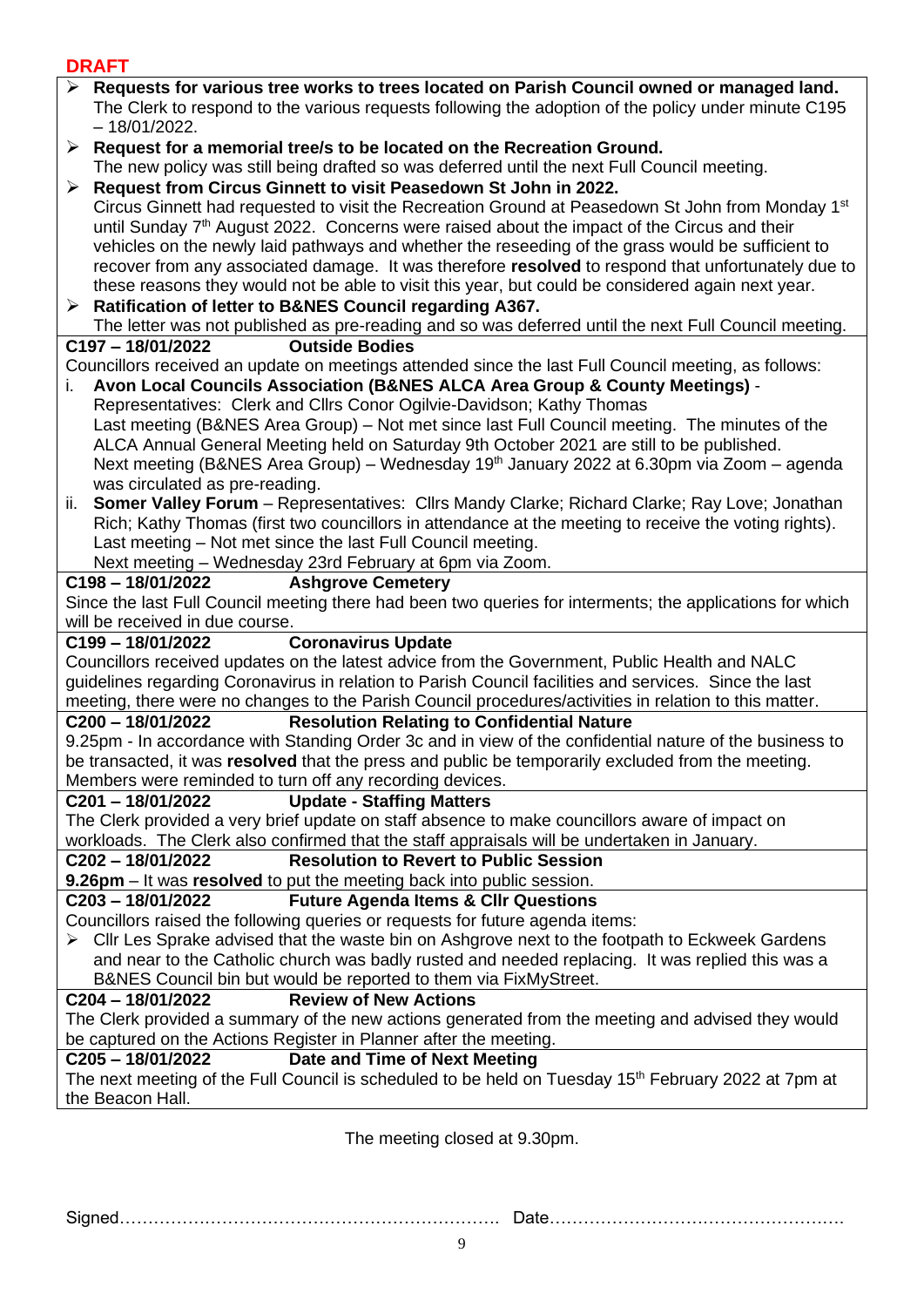**Appendix C185i – Planning Related Matters**

#### **Purpose**

To receive a report and make any associated decisions on the following planning related matters:

#### **Planning Decisions Issued by B&NES Council** (for information only)

Since the Full Council meeting on 14th December 2021, decisions have been received from B&NES Council on the following applications:

- i. Reference: **21/04910/FUL** Address: **5 Lower Church Road**, Peasedown St John, Bath, BA2 8AH Proposal: Erection of a single storey extension to the rear elevation. Applicant: Mr & Mrs Tregale. **Permitted** subject to the usual standard conditions.
- ii. Reference: **[21/04944/FUL](https://www.bathnes.gov.uk/webforms/planning/details.html?refval=21%2F04944%2FFUL)** Address: **36 Naishes Avenue**, Peasedown St. John, Bath, BA2 8TW Proposal: Erection of a two storey side extension and single storey rear extension. Applicant: Daniel and Elizabeth Hillier

**Refused** due to the following reasons:

- *a. Due to the large scale of the two-storey element in comparison to the existing dwelling and the proximity of the extension to the site boundary to the west, it would appear cramped within the plot and would represent overdevelopment of the site, failing to respond to the local context contrary to the Placemaking Plan, the Core Strategy and the National Planning Policy Framework.*
- *b. The size of the extension and its lack of subservience to the host dwelling would be detrimental to the character and appearance of No. 36 Naishes Avenue. The proposal is therefore contrary to the Placemaking Plan, the Core Strategy and National Planning Policy Framework.*
- *c. The proposed development would not provide an appropriate level of on-site parking spaces which would result in highways safety and residential amenity issues associated with additional on-street parking and is therefore contrary to the Placemaking Plan.*
- iii. Reference: **21/04882/FUL**

Address: **Prince of Wales**, Dunkerton Hill, Peasedown St John, Bath, BA2 8PF Proposal: Conversion and adaptation of former public house to provide 3 No. dwellings. Applicant: Queensberry Estates.

**Permitted** subject to the usual standard conditions and those relating to water efficiency/rainwater harvesting; bicycle storage for at least six bicycles; water efficiency compliance; parking; that the external walling materials shall consist of painted render. Also, that the development is to manage surface water onsite using soakaways as indicated on the approved drawings and that infiltration testing should be undertaken at an early stage of the development to confirm viability of infiltration techniques. If the infiltration test results demonstrate that soakaways are not appropriate, an alternative method of surface water drainage shall be submitted to and approved in writing by the Local Planning Authority.

#### **Planning Enforcement**

Since the Full Council meeting on 14th December 2021, the following enforcement matters are still in progress. Updates are being pursued by the Clerk and copied to Communities Team as potential breach of the Parish Charter:

i. **14/00806/UNAUTH** - Land behind site of Peasedown Community Farm, Dunkerton Hill, Bath – Unauthorised use/activity. Last correspondence received dated 15/12/2021 stated as follows: *I* can see from the case file that enforcement notices have been served for the site but that the issues remain *unresolved. Although the case has not yet been formerly reallocated, it appears that the matters have been / are to be referred to our legal team for consideration. Given the issues of non-compliance, it appears that a decision is being sought / is to be sought whether it is now appropriate and in the public interest to pursue prosecution of the landowner in respect of the breach/es of planning control.* 

*I have forwarded your latest email to the planning enforcement team manager (Richard Stott).* 

*It's unlikely that a decision will be made by our legal team before Christmas (if the matters have already been referred). However, I imagine Richard will be in a position to update you in the new year regarding the status of the case.*

*If you have not received an update by 14 Jan please do not hesitate to contact us again. Unfortunately responses are being somewhat delayed at present whilst our new team members are brought up to speed and*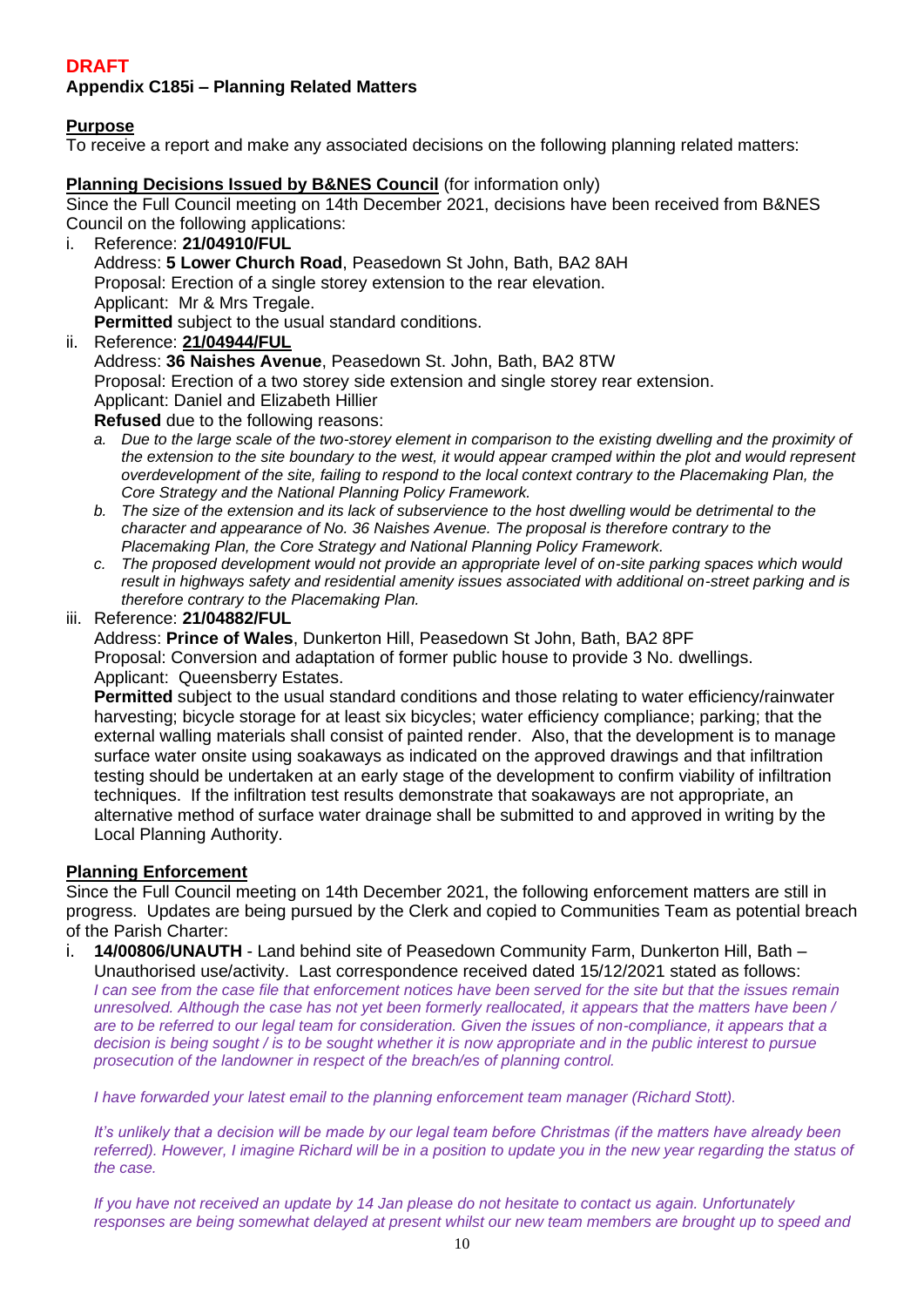*cases reallocated. The situation should hopefully improve in the New Year. Once again, please accept my apologies for the delay.* 

No updates have been received. Chaser email sent on 14/01/2022 asking for update in time for the Full Council meeting.

#### **Planning Applications Not Invited to Comment** (for information only)

Since the Full Council meeting on 14th December 2021, applications validated by B&NES Council upon which the Parish Council is not invited to comment are as follows:

i. None.

Since the Full Council meeting on 14th December 2021, applications determined by B&NES Council upon which the Parish Council is not invited to comment are as follows:

#### i. Reference: **[21/05246/COND](https://www.bathnes.gov.uk/webforms/planning/details.html?refval=21%2F05246%2FCOND)**

Address: **37B Wellow Lane**, Peasedown St. John, Bath, BA2 8HY Proposal: Discharge of conditions 3 and 4 of application 12/01412/FUL (Erection of a 2 bedroom bungalow). Applicant: Miss Lesley Boucher. Conditions **Approved**.

Since the Full Council meeting on 14th December 2021, applications pending determination by B&NES Council upon which the Parish Council was not invited to comment are as follows: i. None.

#### **Planning Appeals** (for information only)

Since the Full Council meeting on 14th December 2021, the following appeals were lodged/determined: i. None.

Since the Full Council meeting on 14th December 2021, the following appeals are in progress: i. None.

#### **Planning Applications Pending Decision** (for information only)

The following applications are still awaiting a decision by B&NES Council:

- i. Reference: **[21/04876/FUL](https://www.bathnes.gov.uk/webforms/planning/details.html?refval=21%2F04876%2FFUL)** Address: **Braysdown Lodge**, Woodborough Hill, Peasedown St. John, Bath, BA2 8LN Proposal: Erection of 2no. new storage garages for roofing materials and trucks Applicant: Youngs Roofing Ltd.
- ii. Reference: **[21/05039/FUL](https://www.bathnes.gov.uk/webforms/planning/details.html?refval=21%2F05039%2FFUL)** Address: **Sakura, Eckweek Lane**, Peasedown St. John, Bath, BA2 8PH Proposal: Erection of 4 bedroom detached dwelling and garage. Applicant: Mr and Mrs Andrew Sales
- iii. Reference: **[21/05390/FUL](https://www.bathnes.gov.uk/webforms/planning/details.html?refval=21%2F05390%2FFUL)** Address: **20 Bath Road**, Peasedown St. John, Bath, BA2 8DH Proposal: Erection of single storey rear extension and replacement side porch extension. Applicant: Mr Paul James.

#### **Planning Applications for Neighbouring Parishes**

Since the Full Council meeting on 14th December 2021 the following application from a neighbouring parish has been identified as potentially having an impact on Peasedown St John: None yet specified – the weekly lists of all applications within B&NES can now be accessed by councillors via MS Teams.

It is suggested that councillors use the map function on the B&NES Council website to determine if there are any relevant applications outside the parish, which could have an impact on Peasedown St John and so thus require consideration.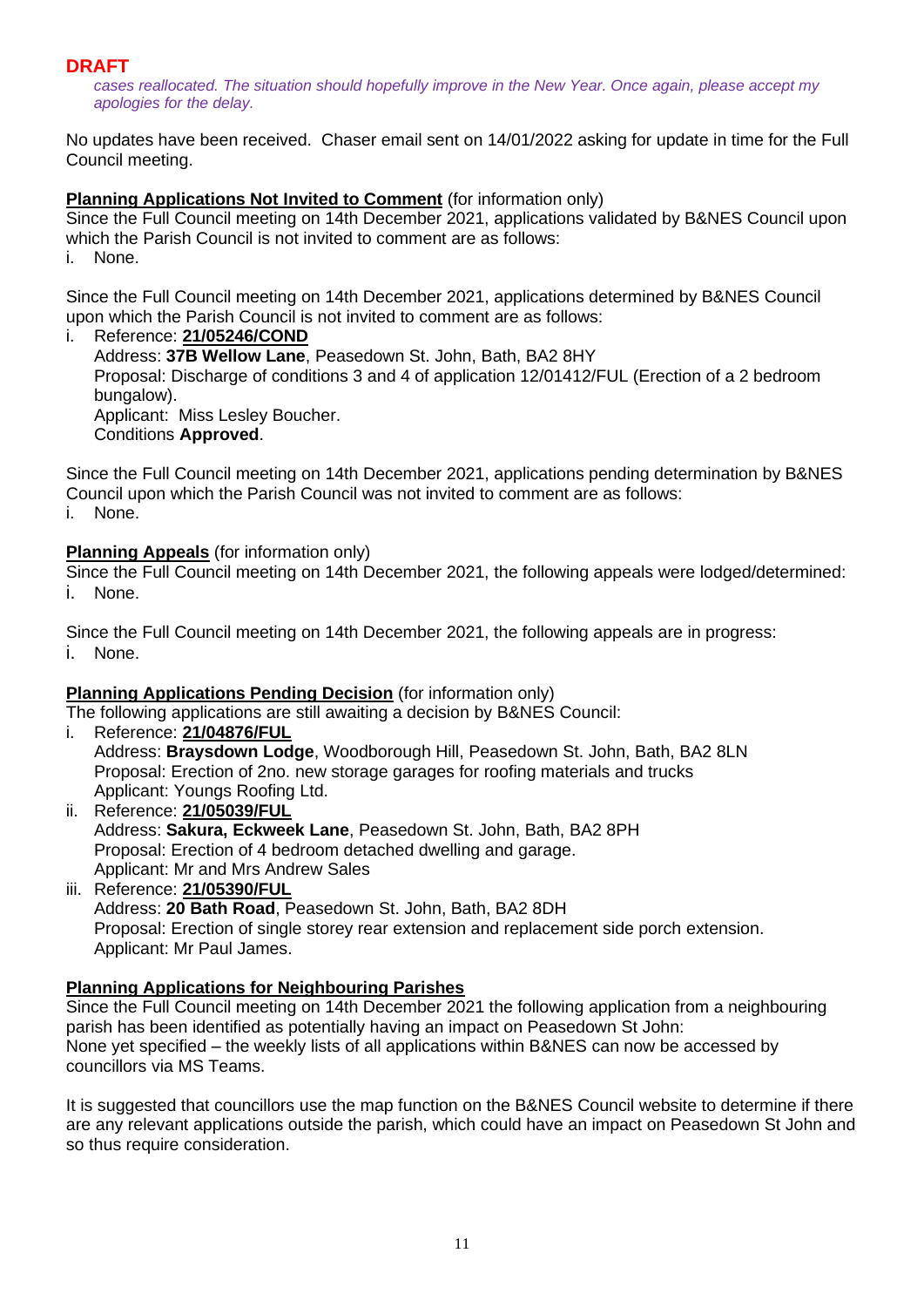#### **DRAFT Progress update on the Greenlands Road development of 89 Dwellings**

Last update received in December 2021 stated:

*I have checked with the team and we don't yet have a date for a start on site at Greenlands Road. As soon as this changes I will let you know and as mentioned before, we aim to give at least 2 weeks' notice to the wider community as well.* 

#### Correspondence received 18<sup>th</sup> January 2022 stated:

*Just a quick email to let you know that we will be carrying out a tree survey at our site at Greenlands Road tomorrow, Wednesday 19 January.* 

*There will be no machinery or disruption/noise of any kind, just a couple of people carrying out a condition survey of the trees from ground level. I wanted to let you know in case you or other local residents are wondering who they are.*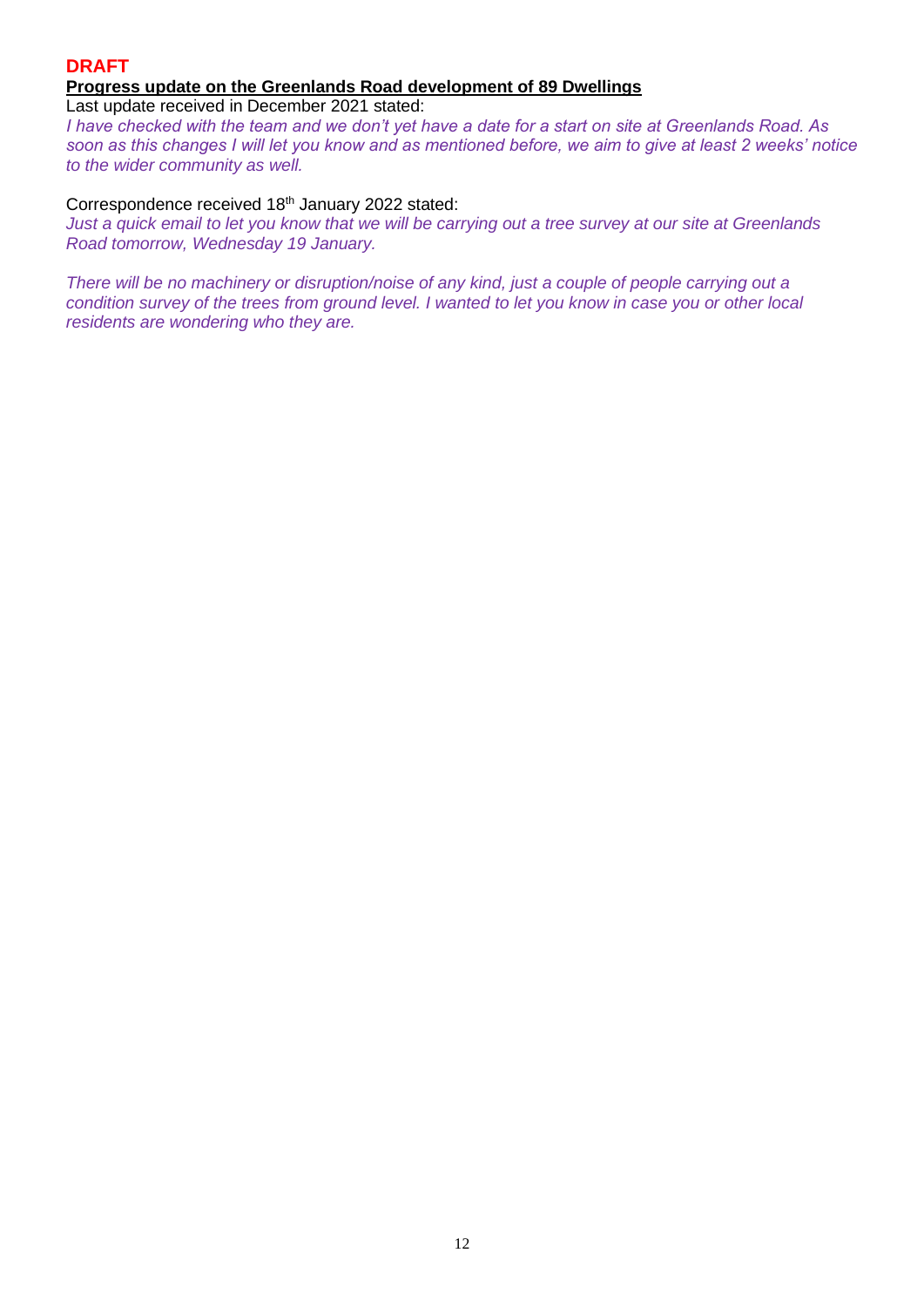**Appendix C186i - Schedule of payments made since the Full Council meeting on 14th December 2021 in relation to the accounts for the year ending 31st March 2022.**

| Date of<br><b>Invoice</b> | <b>Supplier Name</b>                       | <b>Details</b>                                               | <b>Associated</b><br><b>Minute/Regulation</b> | <b>Net</b><br>Amount | <b>VAT</b><br>Amount | <b>Payment</b><br><b>Type</b> |
|---------------------------|--------------------------------------------|--------------------------------------------------------------|-----------------------------------------------|----------------------|----------------------|-------------------------------|
| 03/12/2021                | Water2Business                             | BH Water Services 20/05/21 to 03/12/21                       | C016 - 18/05/2021                             | £170.76              | £0.00                | <b>Direct Debit</b>           |
| 07/12/2021                | Batsford Timber Ltd.                       | Wire & Fixings replacement of Braysdown Allot Boundary Fence | C147 - 09/11/2021                             | £467.79              | £93.55               | <b>BACS</b>                   |
| 09/12/2021                | <b>B E Services Limited</b>                | Commissioning of Christmas Tree Lights 2021                  | Fin. Regs.4.1                                 | £96.50               | £19.30               | <b>BACS</b>                   |
| 10/12/2021                | <b>B E Services Limited</b>                | Call out to electrical fault for Christmas tree at Dunk end  | Fin. Regs. 4.1                                | £77.50               | £15.50               | <b>BACS</b>                   |
| 11/12/2021                | T. Millar                                  | Casual labour to assist with dressing of Christmas trees     | Fin. Regs. 4.1                                | £85.00               | £0.00                | <b>BACS</b>                   |
| 13/12/2021                | <b>Fosseway Press</b>                      | Christmas Cards 2021                                         | F&A035 - 12/10/2021                           | £100.00              | £20.00               | <b>BACS</b>                   |
| 14/12/2021                | The Play Inspection Company Ltd.           | RPII Exam & Registration Fee Operational Inspectors          | Fin. Regs. 4.1                                | £460.00              | £92.00               | <b>BACS</b>                   |
| 15/12/2021                | BT Payment Services Ltd.                   | Mobile Phone Costs Dec 21 to Jan 22                          | C016 - 18/05/2021                             | £3.67                | £0.73                | <b>Direct Debit</b>           |
| 16/12/2021                | <b>JEM Heating Services Ltd</b>            | Plumber to attend to fault - rads not working in main hall.  | Fin. Regs. 4.1                                | £70.00               | £14.00               | <b>BACS</b>                   |
| 16/12/2021                | Lloyds Bank plc                            | Bank Transfer - DD - Lloyds Corporate Credit Card            | Fin. Regs. 6.20                               | £879.15              | £0.00                | <b>Direct Debit</b>           |
| 17/12/2021                | SWALEC / SSE                               | BH Electricity - 15/09/21 to 04/12/21                        | C016 - 18/05/2021                             | £148.79              | £7.43                | <b>Direct Debit</b>           |
| 19/12/2021                | A. Davis                                   | Casual labour to assist with hedge planting & bench install  | Fin. Regs. 4.1                                | £130.00              | £0.00                | <b>BACS</b>                   |
| 21/12/2021                | G B Sport & Leisure Limited                | Repair to wetpour play surface - junior area on Beacon Field | C104 - 14/09/2021                             | £710.70              | £142.14              | <b>BACS</b>                   |
| 21/12/2021                | Softcat Plc                                | MS Office 365 & Conf Call Subscriptions - Nov 2021           | C513 - 05/01/2021                             | £353.51              | £70.70               | <b>BACS</b>                   |
| 21/12/2021                | Softcat Plc                                | Exchange Online for Additional Email Addresses & Visio - Nov | C513 - 05/01/2021                             | £29.80               | £5.96                | <b>BACS</b>                   |
| 22/12/2021                | Volker Highways Ltd.                       | Replace 2x faulty Christmas motif light timers               | F&A035 - 12/10/2021                           | £482.58              | £96.52               | <b>BACS</b>                   |
| 23/12/2021                | SWALEC / SSE                               | AC Electricity - 15/09/21 to 21/12/21                        | C016 - 18/05/2021                             | £97.74               | £4.88                | <b>BACS</b>                   |
| 31/12/2021                | Allstar Business Solutions Ltd.            | Fuel Card - December 2021                                    | C016 - 18/05/2021                             | £2.09                | £0.42                | <b>Direct Debit</b>           |
| 31/12/2021                | C & S Cleaning Services (Radstock)<br>Ltd. | General Clean of Beacon Hall - December 2021                 | Fin. Regs. 4.1                                | £253.60              | £50.72               | <b>BACS</b>                   |
| 01/01/2022                | Sage (UK) Limited                          | Online Subscription to Sage 50 Accounts - January 2022       | Fin. Regs. 4.1                                | £41.00               | £8.20                | <b>Direct Debit</b>           |
| 05/01/2022                | E-ON                                       | <b>RG Changing Rooms Electric</b>                            | C016 - 18/05/2021                             | £248.33              | £12.42               | <b>BACS</b>                   |
| 05/01/2022                | SWALEC / SSE                               | Streetlighting Electric -December 2021                       | C016 - 18/05/2021                             | £187.41              | £9.37                | <b>Direct Debit</b>           |
| 06/01/2022                | BWS Standfast Security Systems Ltd.        | Replacement of 3x faulty emergency bulkhead lights main hall | Fin. Regs. 4.1                                | £230.00              | £46.00               | <b>BACS</b>                   |
| 18/01/2022                | Lloyds Bank plc                            | Bank Transfer - DD - Lloyds Corporate Credit Card            | Fin. Regs. 6.20                               | £894.06              | £0.00                | <b>Direct Debit</b>           |
| 18/01/2022                | Highwood                                   | Service and Repairs to Ride-on Mower                         | C186 - 18/01/2022                             | £820.08              | £164.02              | <b>BACS</b>                   |

**£7,040.06 £873.86**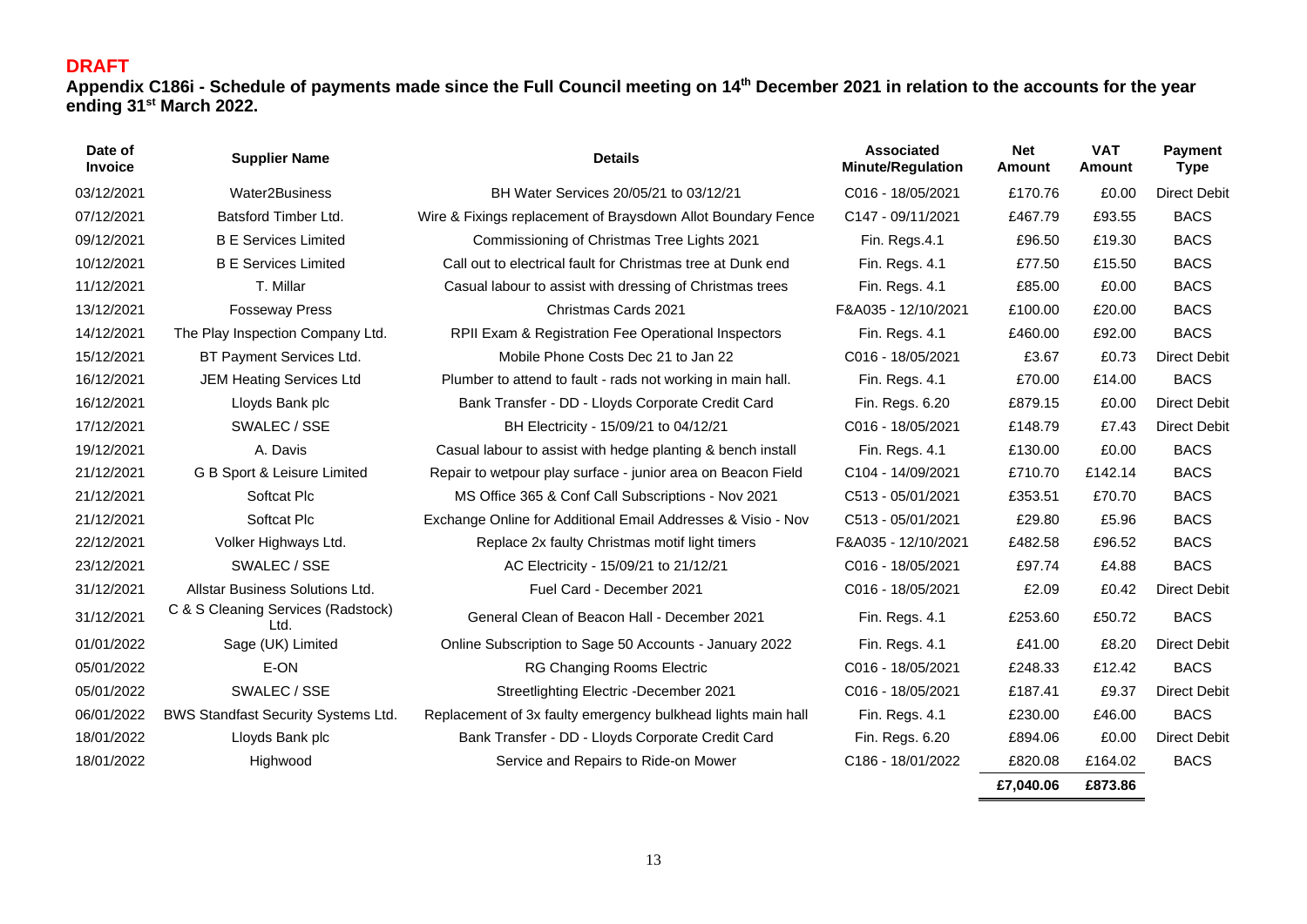**DRAFT Appendix C187i – Presentation slides relating to agenda items C187, C188 and C189.**



**Parish Council Accounts Budget Planning 2022-23** 

# **Cllr. Andy Larcombe**

### **Budgets and Precept for 2022-23**



| <b>EXPENDITURE - Projected Operational</b>          |             |  |
|-----------------------------------------------------|-------------|--|
| <b>Staff Costs*</b>                                 | £106,472.00 |  |
| <b>General Admin inc. newsletters &amp; website</b> | £26,670.00  |  |
| <b>Village Amenities*</b>                           | £22,950.00  |  |
| <b>Streetlighting</b>                               | £5,500.00   |  |
| <b>Contracted Amenities Works*</b>                  | £13,000.00  |  |
| <b>Beacon Hall &amp; Beacon Field</b>               | £21,740.00  |  |
| <b>Recreation Ground</b>                            | £12,750.00  |  |
| <b>Grants and Village Events</b>                    | £10,593.00  |  |
| <b>Infrequent Operational Expenditure</b>           | £15,000.00  |  |
| Total                                               | £234,675.00 |  |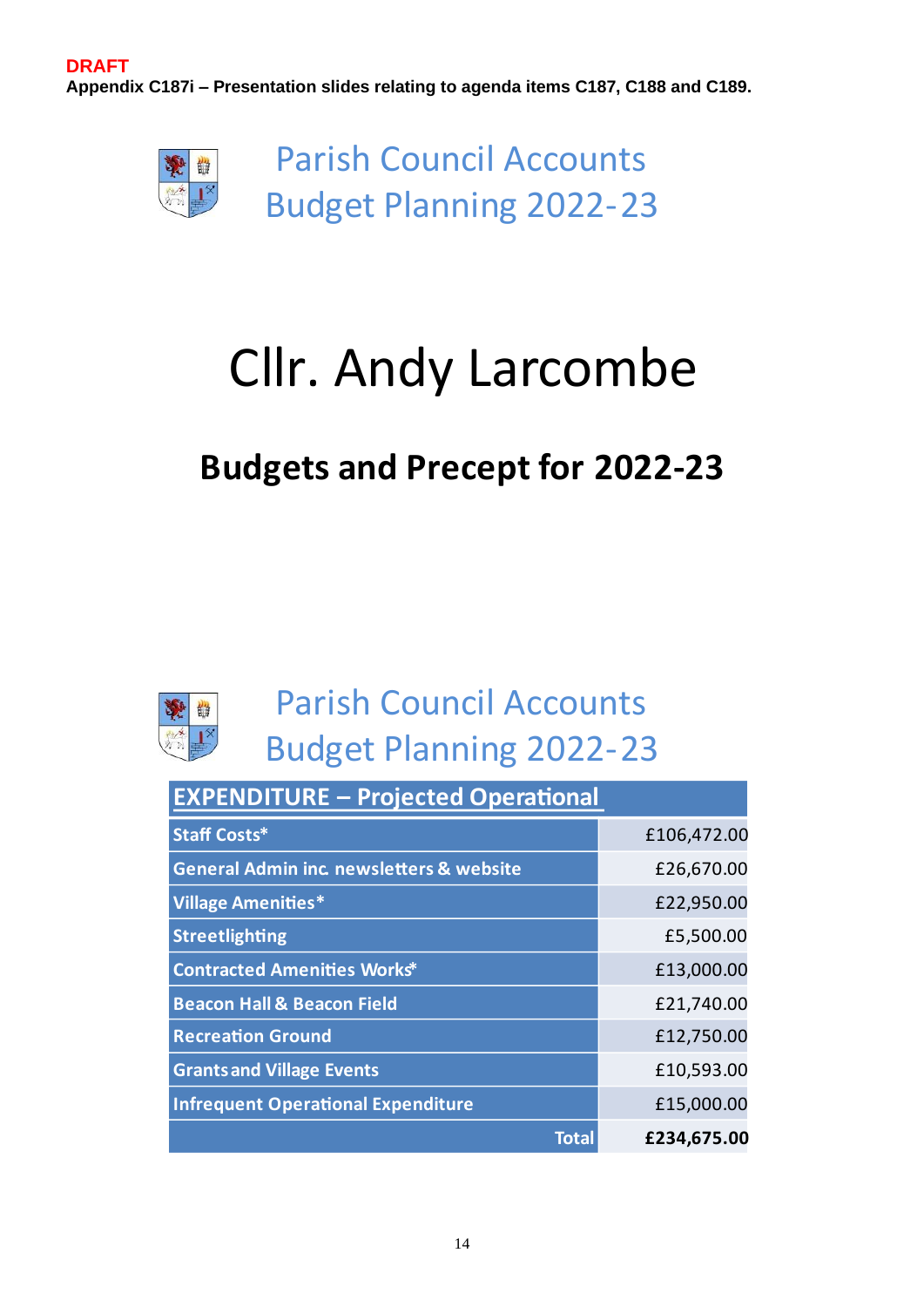



\*The 'Contracted Amenities Works' budget was reviewed. Due to the current situation with the Caretaking staff, it was agreed there needs to be some fluidity with the allocations to any budget relating to outside services labour (whether being internal or external). It was agreed to recommend to Full Council that the budget allocations between the Caretaking Staff costs, Contracted Amenities Works and any other outside services budgets be able to be reallocated between the budget codes, so long as the overall total is not increased. Those budgets to be included under this umbrella to be identified accordingly.



| <b>INCOME - Projected</b>        |                   |
|----------------------------------|-------------------|
| Precept (same as 2021-22 figure) | £251,452.00       |
| <b>Beacon Hall</b>               | £15,000.00        |
| <b>Other</b>                     | £8,225.00         |
|                                  | Total £274,677.00 |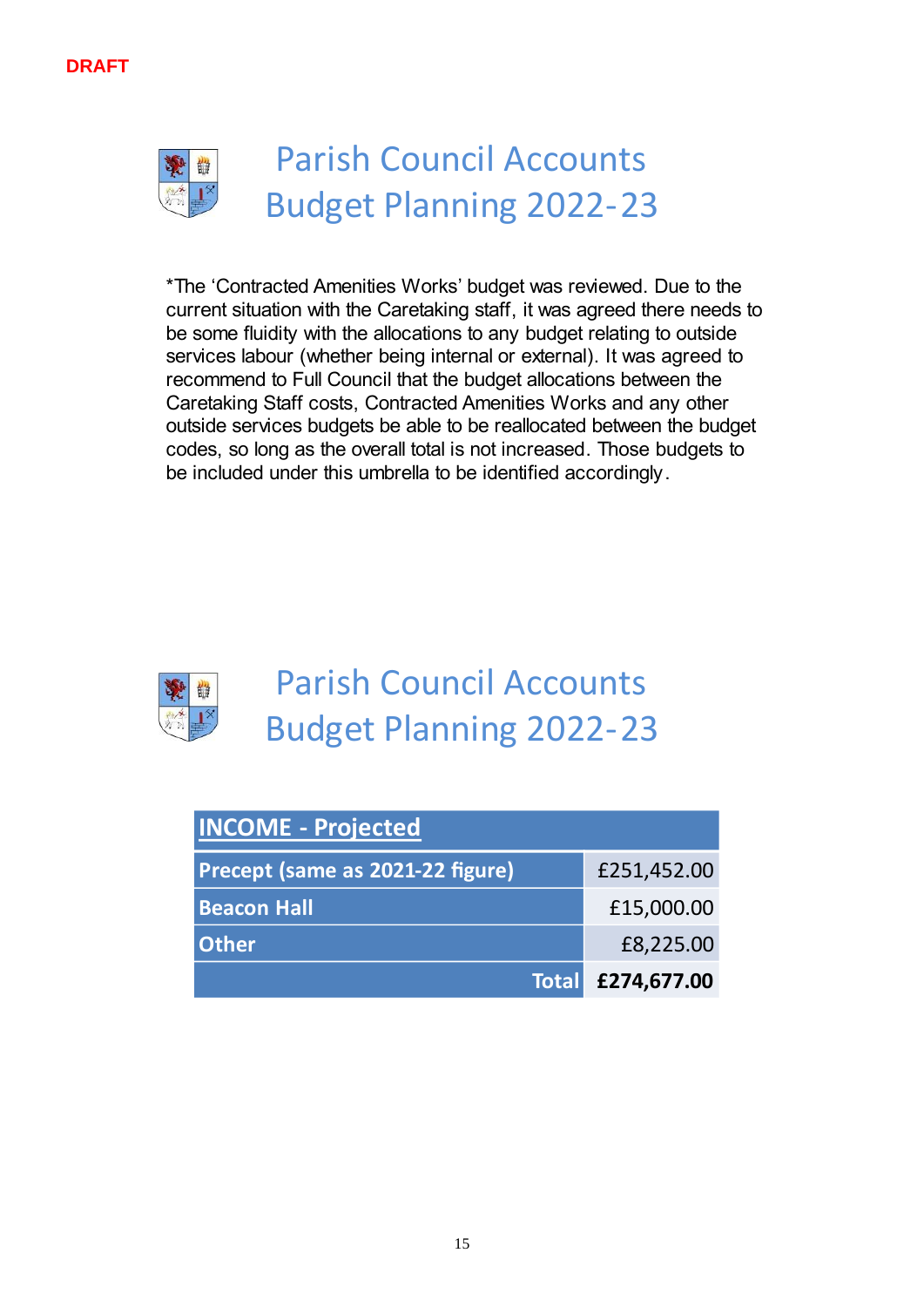

| <b>INCOME LESS EXPENDITURE</b>       |                  |  |
|--------------------------------------|------------------|--|
| <b>Total Income</b>                  | £274,677.00      |  |
| <b>Total Operational Expenditure</b> | £234,675.00      |  |
|                                      | Total £40,002.00 |  |



| <b>Proposals for £40k Surplus</b>                                                            |            |  |
|----------------------------------------------------------------------------------------------|------------|--|
| <b>EMR</b> -Beacon Hall Improvements<br>Return the £5,000 previously deducted from this EMR. | £5,000.00  |  |
| <b>EMR -Ashgrove Cemetery Footpaths</b>                                                      | £10,000.00 |  |
| <b>EMR - Beacon Field Play Area Resurfacing</b>                                              | £14,000.00 |  |
| <b>EMR</b> - Pension Deficit Planning                                                        | £4,000.00  |  |
| <b>EMR - CILCA Contingency</b>                                                               | £2,000.00  |  |
| <b>EMR - Beacon Hall Boiler Replacement</b>                                                  | £5,000.00  |  |
| Total                                                                                        | £40,000.00 |  |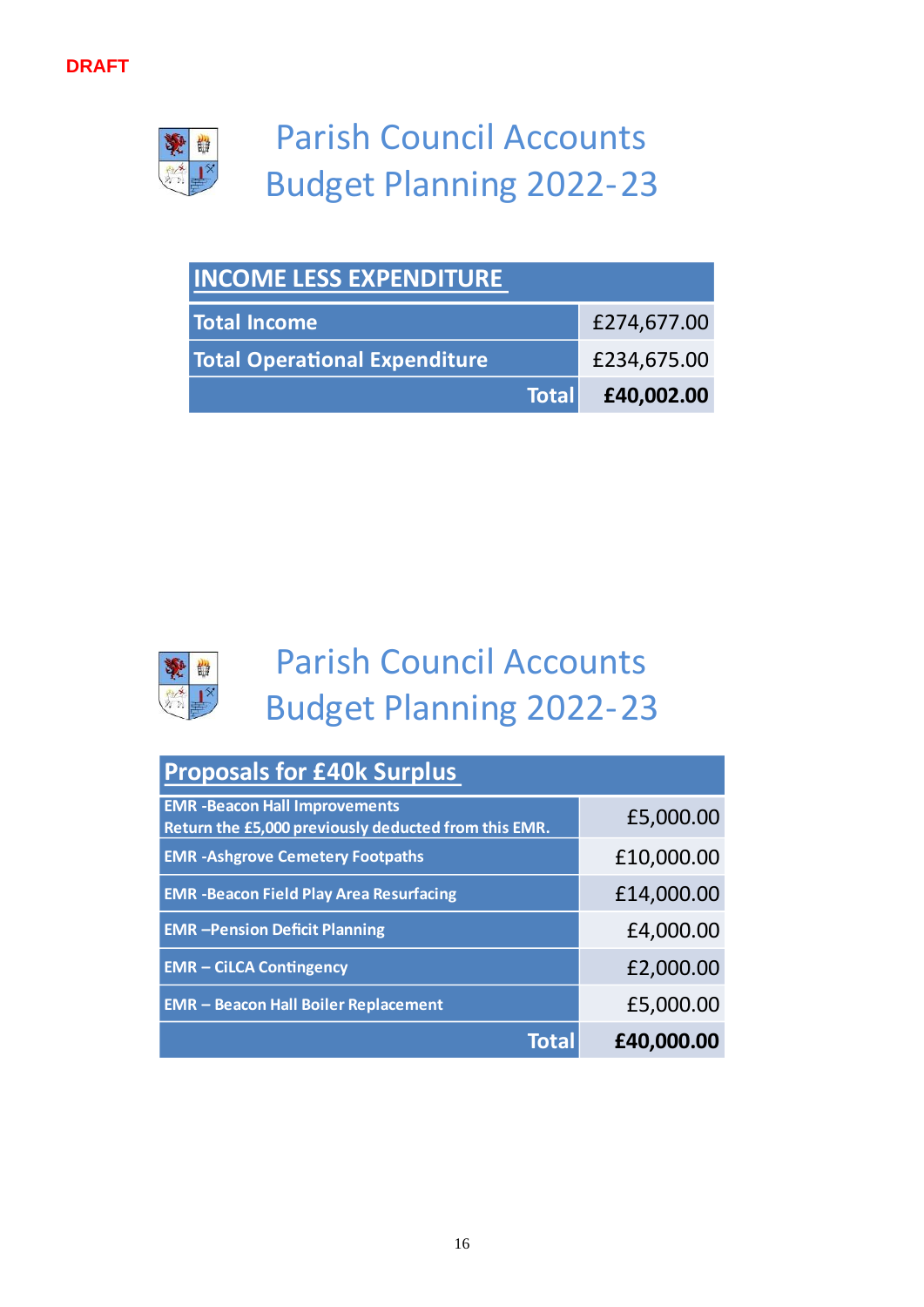



To resolve to accept the operational budget for the financial year 2022/23 based on a projected operational income of £274,677 and a projected i operational expenditure of £234,675.



| <b>TAX BASE</b>             |             |             |  |
|-----------------------------|-------------|-------------|--|
|                             | 2021-22     | 2022-23     |  |
| <b>Precept</b>              | £251,452.00 | £251,452.00 |  |
| <b>Tax Base</b>             | 2117.31     | 2139.35     |  |
| <b>Band D (annual tax)</b>  | £118.76     | £117.54     |  |
| <b>Band D (monthly tax)</b> | £9.90       | £9.80       |  |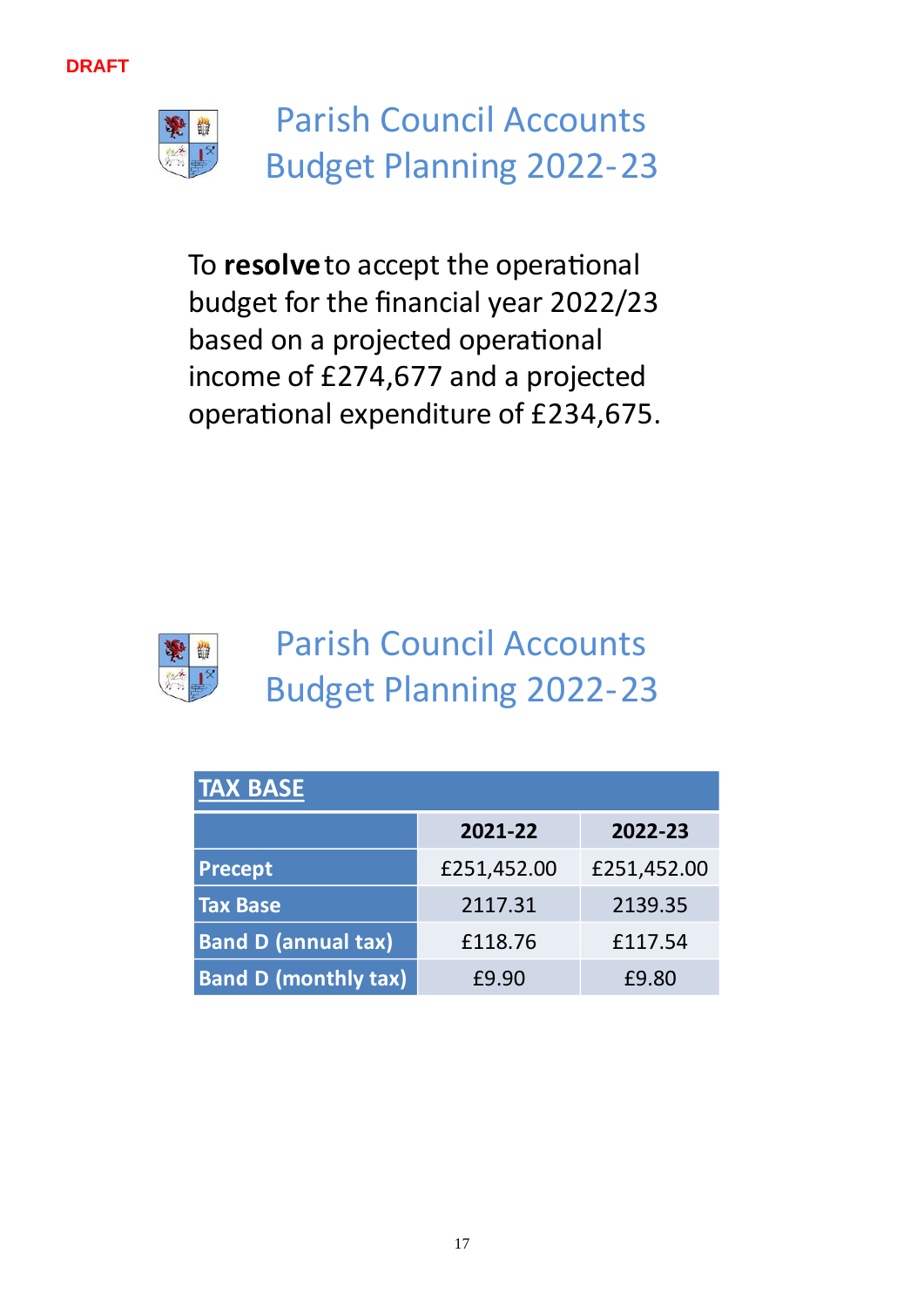### **Existing Ear Marked Reserves**

| <b>Project Description</b>                                                             | <b>EMR</b> |
|----------------------------------------------------------------------------------------|------------|
| Jubilee Gardenin front of Beacon Hall                                                  | £6,000.00  |
| Street Lights-To consider request for additional lights at Hillcrest and Eckweek Garde | £4,000.00  |
| Queen's Jubilee Event-Beacon Lighting event to take place in June 2022                 | £1,000.00  |
| Audio Visual Equipment for Beacon Hall.                                                | £15,000.00 |
| Beacon Hall Improvements- Return the £5,000 previously deducted from this EMR          | £5,000.00  |
| <b>Ashgrove Cemetery Footpaths</b>                                                     | £10,000.00 |
| <b>Beacon Field Play Area Resurfacing</b>                                              | £14,000.00 |
| <b>Pension Deficit Planning</b>                                                        | £4,000.00  |
| <b>CILCA Contingency</b>                                                               | £2,000.00  |
| <b>Beacon Hall Boiler Replacement</b>                                                  | £5,000.00  |



### **Parish Council Accounts Budget Planning 2022-23**

Project suggestions, larger operational expenditure and items for earmarked reserves were discussed. The following points were noted:

- $\triangleright$  The priority should be to finish projects currently underway.
- $\triangleright$  Three options with the current projects 1. To complete them: 2. To postpone them; 3. To cancel them. How to proceed on each of the projects will be determined by councillors likely to be at the February or March Full Council meeting.
- $\triangleright$  The surplus from the predicted income against the predicted expenditure should be put towards larger operational projects and operational items as an ear marked reserve, to commence once the current projects are completed.
- $\triangleright$  Any operational budget remaining at the end of the current year should be allocated to new projects, determined by councillors as the most popular, from the suggested list provided.
- $\triangleright$  Potentially there will be funds from the Persimmon land transfer which should be considered.
- $\triangleright$  A list of the most popular new projects (as selected by councillors) to be circulated.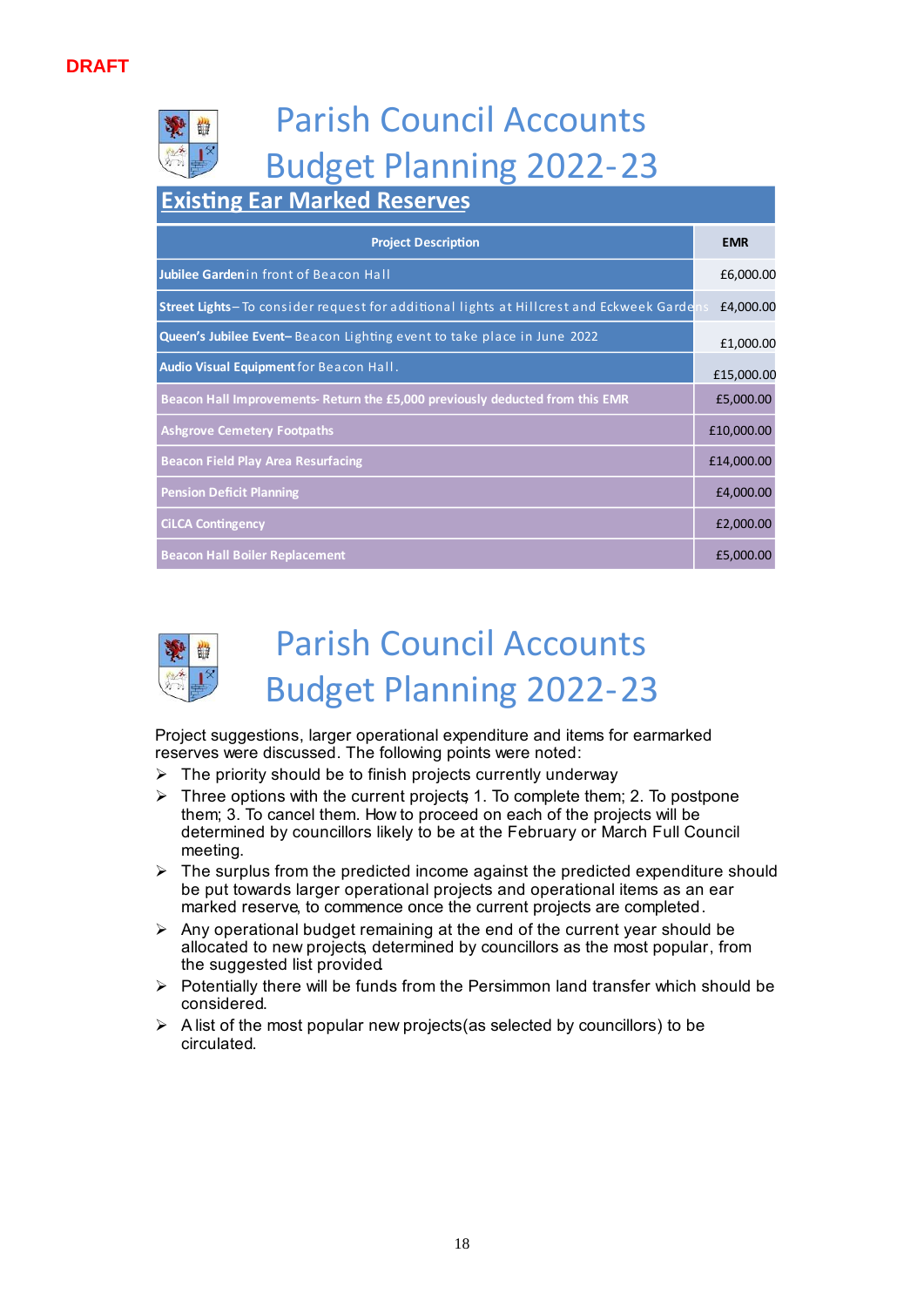

Projects currently in progress (as included under Committed Expenditure):

- $\triangleright$  Recreation Ground-Pathways, gateways and parking area
- ≻ Asset Signage
- $\triangleright$  Parish map and signage
- > Refurbishment of Carlingcott telephone kiosk
- > Cremated remains plots-Phase 2
- $\triangleright$  Tree planting programme
- > Staff & Councillor training

## **Parish Council Accounts Budget Planning 2022-23**

The ranked top five new projects (as voted on by councillors) are listed below:

- 1<sup>st</sup> Ashgrove Cemetery Installation of irrigation system
- 2<sup>nd</sup> Streetlighting to reinstate from Carlingcott to New **Buildings**
- 2<sup>nd</sup> Village War Memorial To fund either the moving of the existing memorial from the church or to fund a new additional memorial
- 2<sup>nd</sup> Water fountain installations around the village
- 3<sup>rd</sup> Outdoor adult gym equipment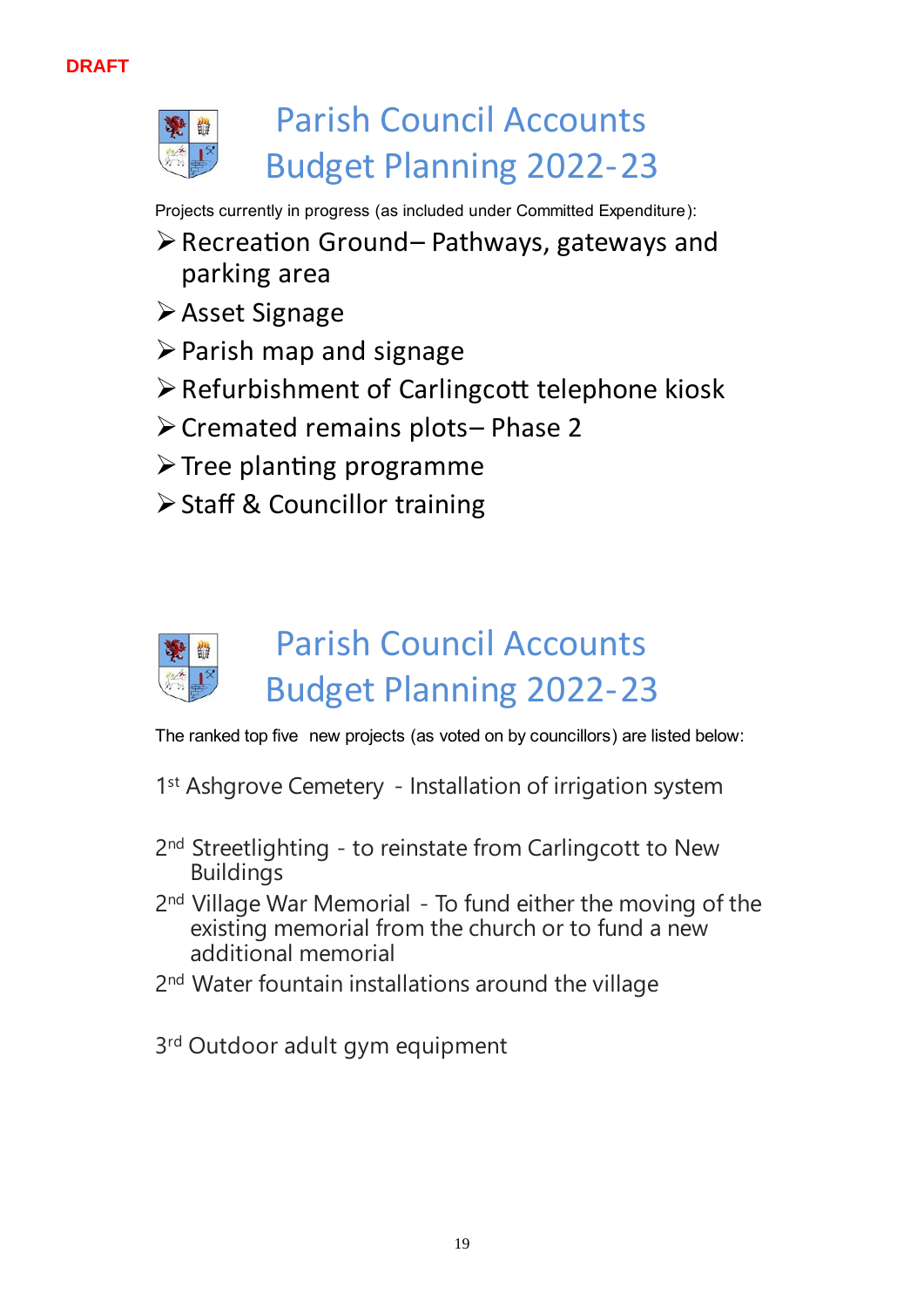侍

## **Parish Council Accounts Budget Planning 2022-23**

| BANK BALANCES AS OF 14/01/2022             |             |  |
|--------------------------------------------|-------------|--|
| <b>Current &amp; DepositAccounts</b>       | £330,107.20 |  |
| <b>Petty Cash &amp; Credit Card</b>        | £329.32     |  |
| <b>Trade Debtors</b>                       | £2,395.25   |  |
| <b>VAT Liability</b>                       | £34,058.72  |  |
| <b>Current Assets Total</b>                | £366,890.49 |  |
|                                            |             |  |
| <b>Trade Creditors</b>                     | £127,127.57 |  |
| <b>Key Deposits</b>                        | £455.00     |  |
| <b>Current Liabilities Total</b>           | £127,582.57 |  |
|                                            |             |  |
| <b>Total Assets Less Total Liabilities</b> | £239,307.92 |  |



| <b>BANK BALANCES AS OF 14/01/2022</b>          |               |  |
|------------------------------------------------|---------------|--|
| <b>Total Assets Less Total Liabilities</b>     | £239,307.92   |  |
|                                                |               |  |
| Less Qtr.4 - Estimated Operational Expenditure | $-£62,590.00$ |  |
| <b>Less Qtr. 4- Operational Projects</b>       | $-E2,500.00$  |  |
| Plus Qtr. 4- VAT Predicted Claim               | £3,800.00     |  |
| Plus Qtr. 4- Hall Hire/Cemetery Income         | £3,500.00     |  |
| <b>Less Contingency Reserves</b>               | $-£65,000.00$ |  |
| <b>Less Committed Expenditure</b>              | $-E32,189.89$ |  |
| <b>Less Ear Marked Reserves</b>                | $-E26,000.00$ |  |
|                                                |               |  |
| <b>Remaining Balance ('General Reserve'</b>    | £58,328.03    |  |